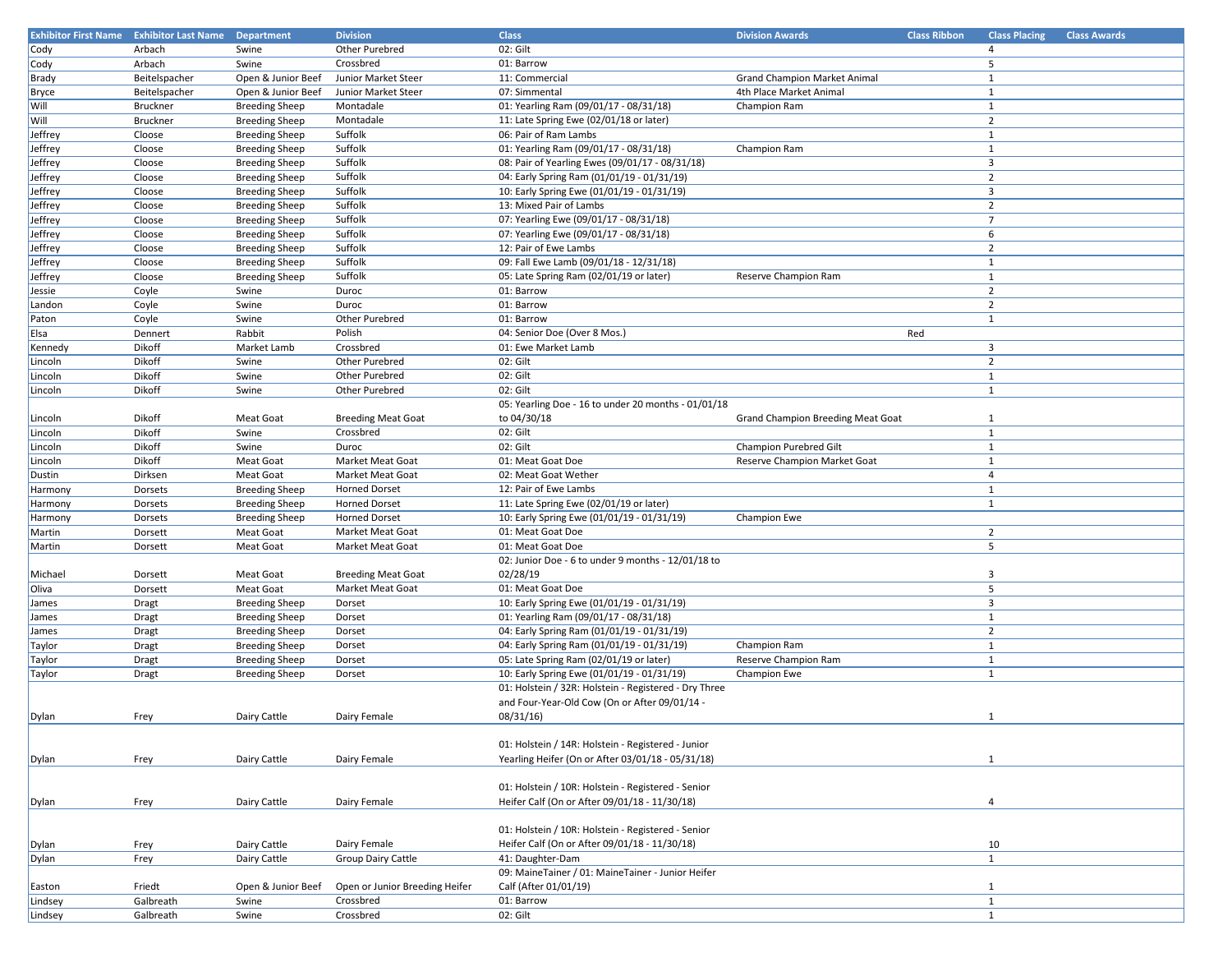|                     | <b>Exhibitor First Name Exhibitor Last Name Department</b> |                        | <b>Division</b>                | <b>Class</b>                                         | <b>Division Awards</b>         | <b>Class Ribbon</b> | <b>Class Placing</b>    | <b>Class Awards</b>      |
|---------------------|------------------------------------------------------------|------------------------|--------------------------------|------------------------------------------------------|--------------------------------|---------------------|-------------------------|--------------------------|
|                     |                                                            |                        |                                |                                                      |                                |                     |                         |                          |
|                     |                                                            |                        |                                |                                                      |                                |                     |                         | Reserve Champion         |
| Merrick             | Gemar                                                      | Cow/Calf               | Registered                     | 01: Cow/Calf Pair                                    |                                |                     | $\overline{2}$          | Registered Cow/Calf Pair |
|                     |                                                            |                        |                                |                                                      |                                |                     |                         | Reserve Champion         |
| Rachel              | Gemar                                                      | Cow/Calf               | Registered                     | 02: Heifer Pair                                      |                                |                     | $\overline{2}$          | Registered Heifer Pair   |
| Grant               | Gubrud                                                     | Meat Goat              | Market Meat Goat               | 02: Meat Goat Wether                                 |                                |                     | $\overline{2}$          |                          |
| Grant               | Gubrud                                                     | Meat Goat              | Market Meat Goat               | 02: Meat Goat Wether                                 |                                |                     | 5                       |                          |
| Kaitlyn             | Gubrud                                                     | Meat Goat              | Market Meat Goat               | 02: Meat Goat Wether                                 |                                |                     | $\overline{4}$          |                          |
| Nolan               | Gubrud                                                     | Meat Goat              | Market Meat Goat               | 02: Meat Goat Wether                                 |                                |                     | $\overline{3}$          |                          |
| Nolan               | Gubrud                                                     | Meat Goat              | Market Meat Goat               | 01: Meat Goat Doe                                    |                                |                     | $\mathbf{1}$            |                          |
|                     |                                                            |                        |                                |                                                      |                                |                     |                         |                          |
|                     |                                                            |                        |                                |                                                      |                                |                     |                         | <b>Grand Champion</b>    |
| Bryley              | Haberman                                                   | Cow/Calf               | Registered                     | 01: Cow/Calf Pair                                    |                                |                     | 1                       | Registered Cow/Calf Pair |
| Richard             | Haberman                                                   | Cow/Calf               | Registered                     | 01: Cow/Calf Pair                                    |                                |                     | $\overline{\mathbf{3}}$ |                          |
| Richard             | Haberman                                                   | Cow/Calf               | Registered                     | 01: Cow/Calf Pair                                    |                                |                     | $\overline{4}$          |                          |
| Richard             | Haberman                                                   | Cow/Calf               | Registered                     | 02: Heifer Pair                                      |                                |                     | $\overline{4}$          |                          |
|                     |                                                            |                        |                                |                                                      |                                |                     |                         | <b>Grand Champion</b>    |
| Richard             | Haberman                                                   | Cow/Calf               | Registered                     | 02: Heifer Pair                                      |                                |                     | 1                       | Registered Heifer Pair   |
| Hudson              | Hansen                                                     | Swine                  | Crossbred                      | 02: Gilt                                             |                                |                     | $\overline{\mathbf{3}}$ |                          |
| Hudson              | Hansen                                                     | Swine                  | Hampshire                      | 01: Barrow                                           |                                |                     | $\overline{2}$          |                          |
| Hudson              | Hansen                                                     | Swine                  | Crossbred                      | 01: Barrow                                           |                                |                     | $\mathbf{1}$            |                          |
|                     | Hansen                                                     | Swine                  | Yorkshire                      | 02: Gilt                                             | Reserve Champion Purebred Gilt |                     | $\mathbf{1}$            |                          |
| Hudson              |                                                            |                        |                                | 02: Junior Doe - 6 to under 9 months - 12/01/18 to   |                                |                     |                         |                          |
|                     |                                                            |                        | <b>Breeding Meat Goat</b>      | 02/28/19                                             |                                |                     |                         |                          |
| Jarret              | Haven                                                      | Meat Goat<br>Meat Goat |                                | 02: Meat Goat Wether                                 |                                |                     | 6<br>$\overline{2}$     |                          |
| Jarret              | Haven                                                      |                        | Market Meat Goat               |                                                      |                                |                     | $\overline{2}$          |                          |
| Jarret              | Haven                                                      | Meat Goat              | Market Meat Goat               | 01: Meat Goat Doe                                    |                                |                     |                         |                          |
| Jarret              | Haven                                                      | Meat Goat              | Market Meat Goat               | 01: Meat Goat Doe                                    |                                |                     | $\overline{\mathbf{3}}$ |                          |
| <b>Brooke</b>       | Heim                                                       | Meat Goat              | Market Meat Goat               | 01: Meat Goat Doe                                    |                                |                     | 1                       |                          |
| Chesnie             | Heim                                                       | Meat Goat              | Market Meat Goat               | 01: Meat Goat Doe                                    |                                |                     | $\overline{2}$          |                          |
| Hailey              | Heinje                                                     | Rabbit                 | Mini Lops                      | 03: Junior Buck (Under 6 Mos.)                       |                                | Blue                |                         |                          |
| Hailey              | Heinje                                                     | Rabbit                 | Polish                         | 01: Senior Buck (Over 8 Mos.)                        | Best of Show - Premium         | Blue                |                         | Best of Show             |
|                     |                                                            |                        |                                |                                                      |                                |                     |                         |                          |
| Tyler               | Heinje                                                     | Rabbit                 | Mini Lops                      | 03: Junior Buck (Under 6 Mos.)                       | Runner Up - Best of Show       | Blue                |                         | Runner-Up Best of Show   |
| Tyler               | Heinje                                                     | Rabbit                 | Mini Lops                      | 06: Junior Doe (Under 6 Mos.)                        |                                | Blue                |                         |                          |
|                     |                                                            |                        |                                | 01: Junior Doe - 3 to under 6 months - 03/01/19 to   |                                |                     |                         |                          |
| Tyler               | Heinje                                                     | Meat Goat              | <b>Breeding Meat Goat</b>      | 06/01/19                                             |                                |                     | $\mathbf{1}$            |                          |
| Tyler               | Heinje                                                     | Meat Goat              | Market Meat Goat               | 01: Meat Goat Doe                                    |                                |                     | $\overline{2}$          |                          |
| Tyler               | Heinje                                                     | Meat Goat              | Market Meat Goat               | 01: Meat Goat Doe                                    |                                |                     | $\mathbf{1}$            |                          |
|                     |                                                            |                        |                                | 02: Junior Doe - 6 to under 9 months - 12/01/18 to   |                                |                     |                         |                          |
| Tyler               | Heinje                                                     | Meat Goat              | <b>Breeding Meat Goat</b>      | 02/28/19                                             |                                |                     | 1                       |                          |
| Bruce               | Hoffman                                                    | <b>Breeding Sheep</b>  | Corriedale                     | 13: Mixed Pair of Lambs                              |                                |                     | $\mathbf{1}$            |                          |
|                     |                                                            |                        |                                |                                                      |                                |                     |                         | Overall Reserve          |
| Bruce               | Hoffman                                                    | <b>Breeding Sheep</b>  | Corriedale                     | 04: Early Spring Ram (01/01/19 - 01/31/19)           | Champion Ram                   |                     | $\mathbf{1}$            | Champion Ram             |
|                     |                                                            |                        |                                |                                                      |                                |                     |                         | Overall Reserve          |
| Bruce               | Hoffman                                                    | <b>Breeding Sheep</b>  | Corriedale                     | 11: Late Spring Ewe (02/01/19 or later)              | Champion Ewe                   |                     | $\mathbf{1}$            | Champion Ewe             |
| Bruce               | Hoffman                                                    | <b>Breeding Sheep</b>  | Corriedale                     | 11: Late Spring Ewe (02/01/19 or later)              | Reserve Champion Ewe           |                     | $\overline{2}$          |                          |
| Bruce               | Hoffman                                                    | <b>Breeding Sheep</b>  | Corriedale                     | 10: Early Spring Ewe (01/01/19 - 01/31/19)           |                                |                     | $\mathbf{1}$            |                          |
| Bruce               | Hoffman                                                    | <b>Breeding Sheep</b>  | Corriedale                     | 10: Early Spring Ewe (01/01/19 - 01/31/19)           |                                |                     | $\overline{2}$          |                          |
| Bruce               | Hoffman                                                    | <b>Breeding Sheep</b>  | Corriedale                     | 12: Pair of Ewe Lambs                                |                                |                     | $\mathbf{1}$            |                          |
| Kasi                | Holm                                                       | Market Lamb            | Crossbred                      | 02: Wether Market Lamb                               |                                |                     | $\mathbf{1}$            |                          |
|                     |                                                            |                        |                                |                                                      | Reserve Champion Open Market   |                     |                         |                          |
| Kasi                | Holm                                                       | Market Lamb            | Crossbred                      | 01: Ewe Market Lamb                                  | Lamb                           |                     | 1                       |                          |
|                     |                                                            |                        |                                | 02: Charolais / 06: Charolais - Late Junior Yearling |                                |                     |                         |                          |
| Haleigh             | Holt                                                       | Open & Junior Beef     | Open or Junior Breeding Heifer | Heifer (03/01/18 - 4/30/18)                          | 4th Place Heifer               |                     | $\mathbf{1}$            |                          |
|                     |                                                            |                        |                                | 13: Simmental / 06: Simmental - Late Junior Yearling |                                |                     |                         |                          |
| Haleigh             | Holt                                                       | Open & Junior Beef     | Open or Junior Breeding Heifer | Heifer (03/01/18 - 4/30/18)                          | 3rd Place Heifer               |                     | $\mathbf{1}$            |                          |
|                     |                                                            |                        |                                | 06: Hereford / 06: Hereford - Late Junior Yearling   |                                |                     |                         |                          |
| Maggie              | Holt                                                       | Open & Junior Beef     | Open or Junior Breeding Heifer | Heifer (03/01/18 - 4/30/18)                          |                                |                     | $\mathbf{1}$            |                          |
|                     |                                                            |                        |                                | 14: Foundation Simmental / 06: Foundation            |                                |                     |                         |                          |
|                     |                                                            |                        |                                | Simmental - Late Junior Yearling Heifer (03/01/18 -  |                                |                     |                         |                          |
| Maggie              | Holt                                                       | Open & Junior Beef     | Open or Junior Breeding Heifer | 4/30/18                                              | <b>Grand Champion Heifer</b>   |                     | 1                       |                          |
| <b>Wesley David</b> | Holt Kriech                                                | Swine                  | Crossbred                      | 01: Barrow                                           |                                |                     | 6                       |                          |
|                     |                                                            |                        |                                |                                                      |                                |                     |                         |                          |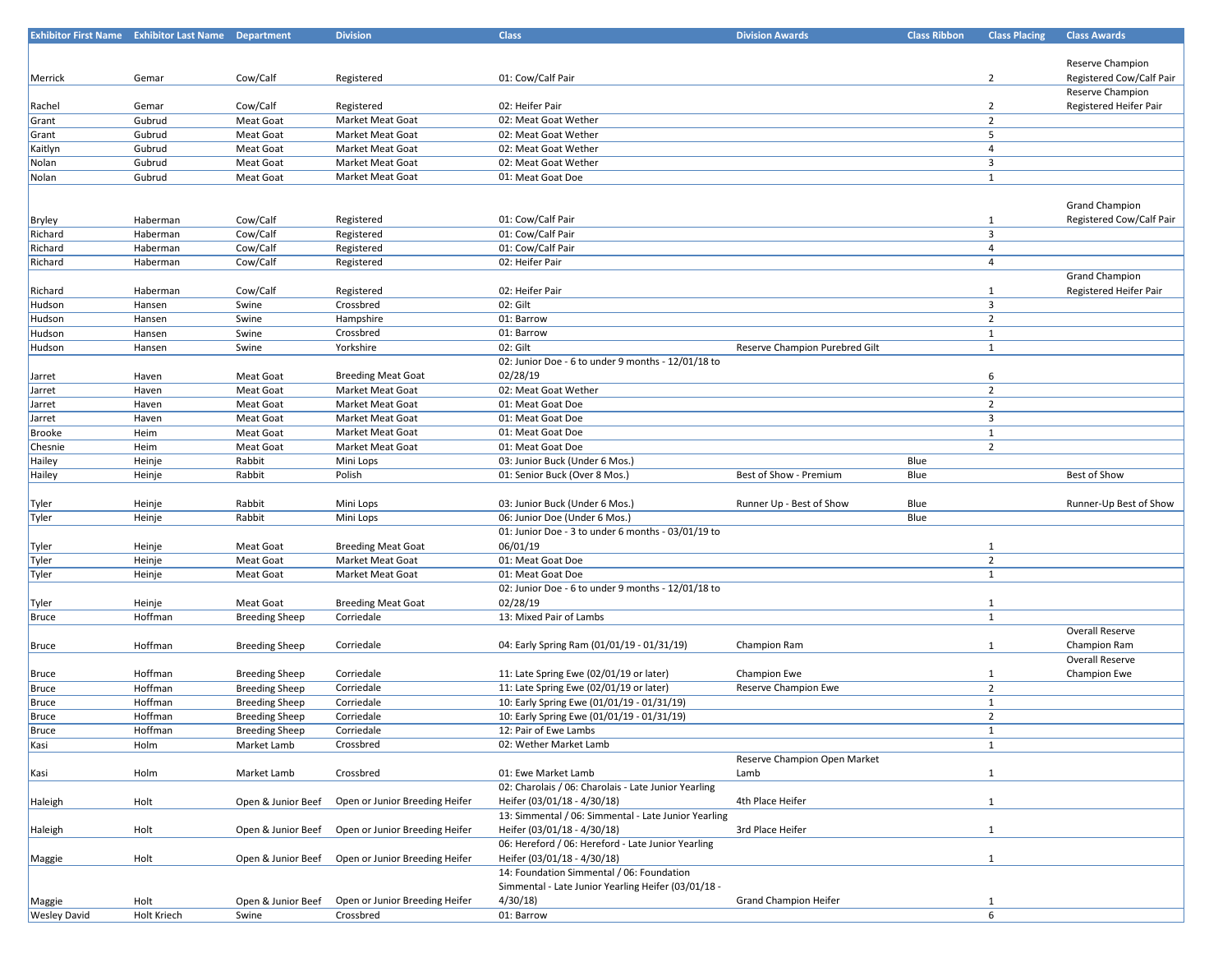| <b>Exhibitor First Name</b> | <b>Exhibitor Last Name Department</b> |                       | <b>Division</b>                | <b>Class</b>                                        | <b>Division Awards</b>            | <b>Class Ribbon</b> | <b>Class Placing</b>    | <b>Class Awards</b> |
|-----------------------------|---------------------------------------|-----------------------|--------------------------------|-----------------------------------------------------|-----------------------------------|---------------------|-------------------------|---------------------|
| Wiliam Davis                | Holt Kriech                           | Swine                 | Crossbred                      | 01: Barrow                                          |                                   |                     | 6                       |                     |
| Jan                         | Houghtaling                           | <b>Breeding Sheep</b> | Hampshire                      | 07: Yearling Ewe (09/01/17 - 08/31/18)              |                                   |                     | $\overline{2}$          |                     |
| Jan                         | Houghtaling                           | <b>Breeding Sheep</b> | Hampshire                      | 07: Yearling Ewe (09/01/17 - 08/31/18)              | Champion Ewe                      |                     | 1                       |                     |
|                             |                                       |                       |                                |                                                     |                                   |                     |                         | Overall Supreme     |
| Jan                         | Houghtaling                           | <b>Breeding Sheep</b> | Oxford                         | 04: Early Spring Ram (01/01/19 - 01/31/19)          | Champion Ram                      |                     | $\mathbf{1}$            | Champion Ram        |
| Jan                         | Houghtaling                           | <b>Breeding Sheep</b> | Hampshire                      | 13: Mixed Pair of Lambs                             |                                   |                     | $\mathbf{1}$            |                     |
| Jan                         | Houghtaling                           | <b>Breeding Sheep</b> | Hampshire                      | 01: Yearling Ram (09/01/17 - 08/31/18)              |                                   |                     | $\overline{2}$          |                     |
| Jan                         | Houghtaling                           | <b>Breeding Sheep</b> | Oxford                         | 13: Mixed Pair of Lambs                             |                                   |                     | $\mathbf{1}$            |                     |
| Jan                         | Houghtaling                           | <b>Breeding Sheep</b> | Oxford                         | 11: Late Spring Ewe (02/01/19 or later)             | Reserve Champion Ewe              |                     | $\mathbf{1}$            |                     |
| Jan                         | Houghtaling                           | <b>Breeding Sheep</b> | Oxford                         | 12: Pair of Ewe Lambs                               |                                   |                     | $\mathbf{1}$            |                     |
| Jan                         | Houghtaling                           | <b>Breeding Sheep</b> | Hampshire                      | 05: Late Spring Ram (02/01/19 or later)             | Reserve Champion Ram              |                     | $\mathbf{1}$            |                     |
| Jan                         | Houghtaling                           | <b>Breeding Sheep</b> | Oxford                         | 09: Fall Ewe Lamb (09/01/18 - 12/31/18)             | Champion Ewe                      |                     | $\mathbf{1}$            |                     |
| Jan                         | Houghtaling                           | <b>Breeding Sheep</b> | Hampshire                      | 09: Fall Ewe Lamb (09/01/18 - 12/31/18)             |                                   |                     | $\mathbf{1}$            |                     |
| Jan                         | Houghtaling                           | <b>Breeding Sheep</b> | Hampshire                      | 08: Pair of Yearling Ewes (09/01/17 - 08/31/18)     |                                   |                     | $\mathbf{1}$            |                     |
| Jan                         | Houghtaling                           | <b>Breeding Sheep</b> | Hampshire                      | 12: Pair of Ewe Lambs                               |                                   |                     | $\mathbf{1}$            |                     |
| Jan                         | Houghtaling                           | <b>Breeding Sheep</b> | Hampshire                      | 11: Late Spring Ewe (02/01/19 or later)             |                                   |                     | $\overline{2}$          |                     |
| Jan                         | Houghtaling                           | <b>Breeding Sheep</b> | Hampshire                      | 11: Late Spring Ewe (02/01/19 or later)             | Reserve Champion Ewe              |                     | 1                       |                     |
| Jaxon                       | Johnson                               | Swine                 | Crossbred                      | 02: Gilt                                            |                                   |                     | $\overline{2}$          |                     |
| Jaxon                       | Johnson                               | Swine                 | Crossbred                      | 01: Barrow                                          |                                   |                     | $\overline{\mathbf{3}}$ |                     |
| Jacob                       | Jung                                  | Swine                 | Crossbred                      | 02: Gilt                                            |                                   |                     | $\overline{2}$          |                     |
| Jacob                       | Jung                                  | Swine                 | Crossbred                      | 01: Barrow                                          |                                   |                     | 5                       |                     |
| Jacob                       | Jung                                  | Swine                 | Crossbred                      | 01: Barrow                                          |                                   |                     | $\overline{4}$          |                     |
| Sierra                      | Kervin                                | Market Lamb           | Hampshire                      | 02: Wether Market Lamb                              |                                   |                     | $\overline{4}$          |                     |
| Sierra                      | Kervin                                | Market Lamb           | Any Other Breed                | 02: Wether Market Lamb                              |                                   |                     | $\overline{2}$          |                     |
| Aurora                      | Kessler                               | Swine                 | Crossbred                      | 01: Barrow                                          |                                   |                     | $\overline{3}$          |                     |
|                             |                                       |                       |                                | 01: Angus / 06: Angus - Late Junior Yearling Heifer |                                   |                     |                         |                     |
| Chancey                     | Kessler                               | Open & Junior Beef    | Open or Junior Breeding Heifer | $(03/01/18 - 4/30/18)$                              |                                   |                     | $\overline{2}$          |                     |
| Chancey                     | Kessler                               | Market Lamb           | Crossbred                      | 01: Ewe Market Lamb                                 |                                   |                     | $\overline{\mathbf{3}}$ |                     |
| Chancey                     | Kessler                               | Market Lamb           | Crossbred                      | 02: Wether Market Lamb                              |                                   |                     | $\overline{4}$          |                     |
| Scott                       | Kilber                                | <b>Breeding Sheep</b> | Targhee                        | 05: Late Spring Ram (02/01/19 or later)             | Champion Ram                      |                     | 1                       |                     |
| Scott                       | Kilber                                | <b>Breeding Sheep</b> | Targhee                        | 09: Fall Ewe Lamb (09/01/18 - 12/31/18)             |                                   |                     | $\mathbf{1}$            |                     |
| Scott                       | Kilber                                | <b>Breeding Sheep</b> | Targhee                        | 06: Pair of Ram Lambs                               |                                   |                     | $\mathbf{1}$            |                     |
| Scott                       | Kilber                                | <b>Breeding Sheep</b> | Targhee                        | 04: Early Spring Ram (01/01/19 - 01/31/19)          | Reserve Champion Ram              |                     | $\mathbf{1}$            |                     |
| Scott                       | Kilber                                | <b>Breeding Sheep</b> | Targhee                        | 12: Pair of Ewe Lambs                               |                                   |                     | $\mathbf{1}$            |                     |
| Scott                       | Kilber                                | <b>Breeding Sheep</b> | Targhee                        | 07: Yearling Ewe (09/01/17 - 08/31/18)              | Champion Ewe                      |                     | $\mathbf{1}$            |                     |
| Scott                       | Kilber                                | <b>Breeding Sheep</b> | Targhee                        | 10: Early Spring Ewe (01/01/19 - 01/31/19)          |                                   |                     | $\overline{2}$          |                     |
| Scott                       | Kilber                                | <b>Breeding Sheep</b> | Targhee                        | 10: Early Spring Ewe (01/01/19 - 01/31/19)          | Reserve Champion Ewe              |                     | $\mathbf{1}$            |                     |
| Kamilla                     | Knippling                             | <b>Breeding Sheep</b> | Any Other Breed                | 07: Yearling Ewe (09/01/17 - 08/31/18)              | Reserve Champion Ewe              |                     | $\overline{2}$          |                     |
| Kamilla                     | Knippling                             | <b>Breeding Sheep</b> | Any Other Breed                | 07: Yearling Ewe (09/01/17 - 08/31/18)              | Champion Ewe                      |                     | $\mathbf{1}$            |                     |
| Kamilla                     | Knippling                             | <b>Breeding Sheep</b> | Any Other Breed                | 01: Yearling Ram (09/01/17 - 08/31/18)              | Champion Ram                      |                     | $\mathbf{1}$            |                     |
| Lane                        | Krueger                               | Meat Goat             | Market Meat Goat               | 02: Meat Goat Wether                                |                                   |                     | $\mathbf{1}$            |                     |
| Lane                        | Krueger                               | Swine                 | Yorkshire                      | 01: Barrow                                          |                                   |                     | $\overline{2}$          |                     |
| Lane                        | Krueger                               | Open & Junior Beef    | Open Breeding Beef Bull        | 01: Angus / 01: Junior Bull Calf (After 01/01/19)   |                                   |                     | $\overline{2}$          |                     |
|                             |                                       |                       |                                | 14: Foundation Simmental / 01: Foundation           |                                   |                     |                         |                     |
| Lane                        | Krueger                               | Open & Junior Beef    | Open or Junior Breeding Heifer | Simmental - Junior Heifer Calf (After 01/01/19)     |                                   |                     | $\overline{2}$          |                     |
| Liza                        | Krueger                               | Meat Goat             | <b>Market Meat Goat</b>        | 02: Meat Goat Wether                                |                                   |                     | 6                       |                     |
| Aubree                      | Lachenmeier                           | Market Lamb           | Any Other Breed                | 02: Wether Market Lamb                              |                                   |                     | $\mathbf{1}$            |                     |
| Bradyn                      | Lachenmeier                           | Market Lamb           | Hampshire                      | 02: Wether Market Lamb                              |                                   |                     | $\overline{2}$          |                     |
| Bradyn                      | Lachenmeier                           | Market Lamb           | Crossbred                      | 01: Ewe Market Lamb                                 |                                   |                     | $\mathbf{1}$            |                     |
| Bradyn                      | Lachenmeier                           | <b>Breeding Sheep</b> | South Down                     | 04: Early Spring Ram (01/01/19 - 01/31/19)          | Reserve Champion Ram              |                     | $\mathbf{1}$            |                     |
| Bradyn                      | Lachenmeier                           | Meat Goat             | Market Meat Goat               | 02: Meat Goat Wether                                |                                   |                     | $\mathbf{1}$            |                     |
| Dylan                       | Lachenmeier                           | Meat Goat             | Market Meat Goat               | 01: Meat Goat Doe                                   |                                   |                     | $\mathbf{1}$            |                     |
| Dylan                       | Lachenmeier                           | <b>Breeding Sheep</b> | Dorset                         | 10: Early Spring Ewe (01/01/19 - 01/31/19)          | Reserve Champion Ewe              |                     | $\overline{2}$          |                     |
| Dylan                       | Lachenmeier                           | Market Lamb           | Crossbred                      | 02: Wether Market Lamb                              |                                   |                     | 1                       |                     |
| Riley                       | Larson                                | Meat Goat             | Market Meat Goat               | 02: Meat Goat Wether                                |                                   |                     | $\mathbf{1}$            |                     |
| Riley                       | Larson                                | Meat Goat             | Market Meat Goat               | 02: Meat Goat Wether                                | <b>Grand Champion Market Goat</b> |                     | $\mathbf{1}$            |                     |
| Kari                        | Lee                                   | <b>Breeding Sheep</b> | Hampshire                      | 04: Early Spring Ram (01/01/19 - 01/31/19)          |                                   |                     | $\mathbf{1}$            |                     |
| Kari                        | Lee                                   | <b>Breeding Sheep</b> | Hampshire                      | 03: Fall Ram Lamb (09/01/18 - 12/31/18)             | Champion Ram                      |                     | $\mathbf{1}$            |                     |
| Kari                        | Lee                                   | <b>Breeding Sheep</b> | Hampshire                      | 10: Early Spring Ewe (01/01/19 - 01/31/19)          |                                   |                     | $\mathbf{1}$            |                     |
| Kari                        | Lee                                   | <b>Breeding Sheep</b> | Hampshire                      | 09: Fall Ewe Lamb (09/01/18 - 12/31/18)             |                                   |                     | 4                       |                     |
| Chays                       | Mansfield                             | Meat Goat             | Market Meat Goat               | 01: Meat Goat Doe                                   |                                   |                     | $\overline{7}$          |                     |
| Ryain                       | Mansfield                             | Meat Goat             | Market Meat Goat               | 01: Meat Goat Doe                                   |                                   |                     | $\overline{4}$          |                     |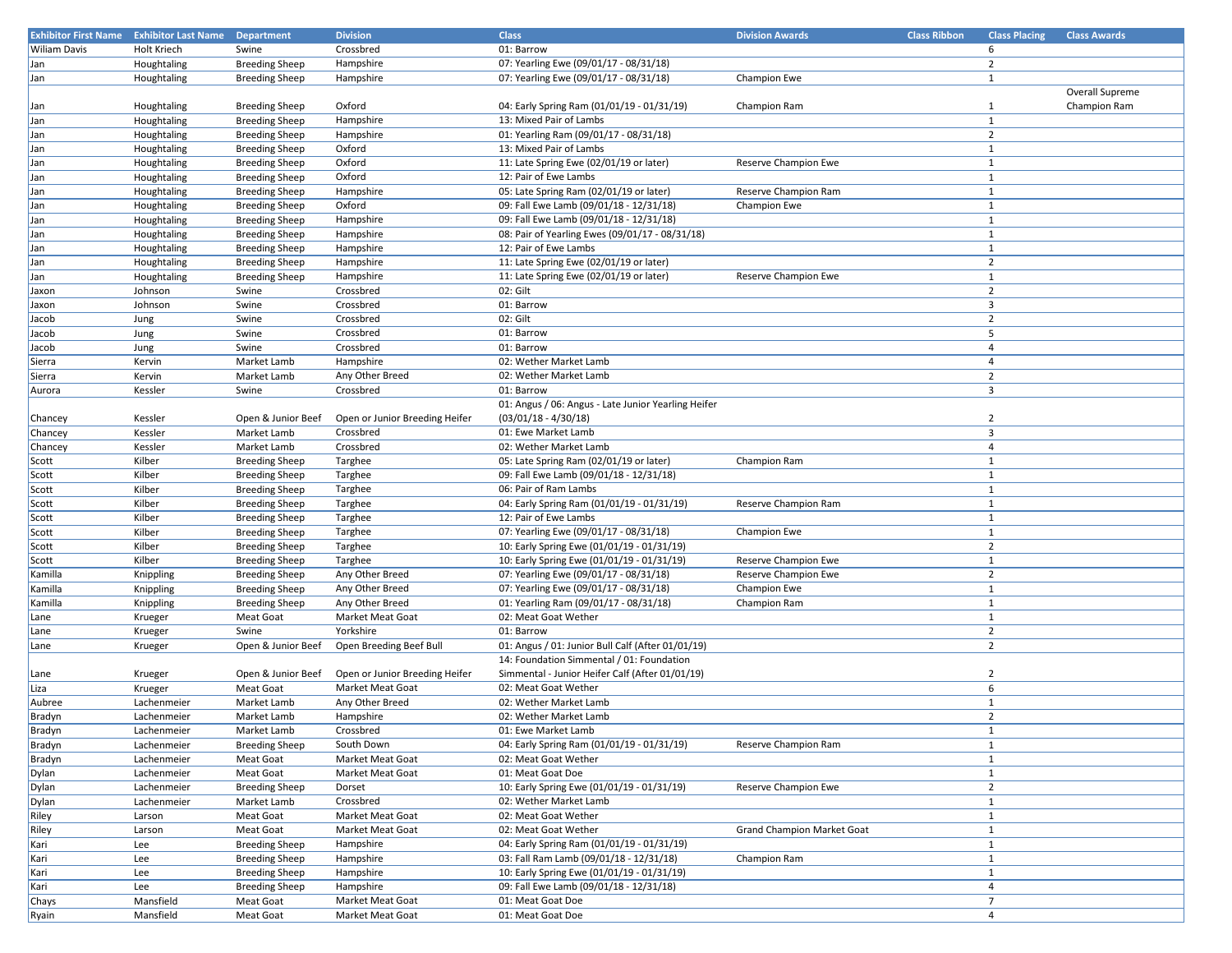| <b>Exhibitor First Name</b> | <b>Exhibitor Last Name</b> | Department            | <b>Division</b>                | <b>Class</b>                                         | <b>Division Awards</b>  | <b>Class Ribbon</b> | <b>Class Placing</b>    | <b>Class Awards</b> |
|-----------------------------|----------------------------|-----------------------|--------------------------------|------------------------------------------------------|-------------------------|---------------------|-------------------------|---------------------|
| Avery                       | Miles                      | Swine                 | Duroc                          | 01: Barrow                                           |                         |                     | 1                       |                     |
| Reganne                     | Miles                      | Swine                 | Duroc                          | 02: Gilt                                             |                         |                     | 1                       |                     |
| Reganne                     | Miles                      | Swine                 | Yorkshire                      | 01: Barrow                                           |                         |                     | $\overline{3}$          |                     |
| Fritz-Bruckner              | Montadales                 | <b>Breeding Sheep</b> | Montadale                      | 11: Late Spring Ewe (02/01/18 or later)              |                         |                     | 3                       |                     |
| Fritz-Bruckner              | Montadales                 | <b>Breeding Sheep</b> | Montadale                      | 11: Late Spring Ewe (02/01/18 or later)              | Reserve Champion Ewe    |                     | $\mathbf{1}$            |                     |
| Fritz-Bruckner              | Montadales                 |                       | Montadale                      | 08: Pair of Yearling Ewes (09/01/17 - 08/31/18)      |                         |                     | $\mathbf{1}$            |                     |
|                             |                            | <b>Breeding Sheep</b> |                                |                                                      |                         |                     |                         |                     |
| Fritz-Bruckner              | Montadales                 | <b>Breeding Sheep</b> | Montadale                      | 06: Pair of Ram Lambs                                |                         |                     | 1                       |                     |
| Fritz-Bruckner              | Montadales                 | <b>Breeding Sheep</b> | Montadale                      | 12: Pair of Ewe Lambs                                |                         |                     | $\mathbf{1}$            |                     |
| Fritz-Bruckner              | Montadales                 | <b>Breeding Sheep</b> | Montadale                      | 04: Early Spring Ram (01/01/19 - 01/31/19)           | Reserve Champion Ram    |                     | $\mathbf{1}$            |                     |
| Fritz-Bruckner              | Montadales                 | <b>Breeding Sheep</b> | Montadale                      | 04: Early Spring Ram (01/01/19 - 01/31/19)           |                         |                     | $\overline{2}$          |                     |
| Fritz-Bruckner              | Montadales                 | <b>Breeding Sheep</b> | Montadale                      | 13: Mixed Pair of Lambs                              |                         |                     | $\mathbf{1}$            |                     |
| Fritz-Bruckner              | Montadales                 | <b>Breeding Sheep</b> | Montadale                      | 07: Yearling Ewe (09/01/17 - 08/31/18)               |                         |                     | $\overline{2}$          |                     |
| Fritz-Bruckner              | Montadales                 | <b>Breeding Sheep</b> | Montadale                      | 07: Yearling Ewe (09/01/17 - 08/31/18)               | Champion Ewe            |                     | $\mathbf{1}$            |                     |
| Fritz-Bruckner              | Montadales                 | <b>Breeding Sheep</b> | Montadale                      | 10: Early Spring Ewe (01/01/19 - 01/31/19)           |                         |                     | $\overline{2}$          |                     |
| Fritz-Bruckner              | Montadales                 | <b>Breeding Sheep</b> | Montadale                      | 10: Early Spring Ewe (01/01/19 - 01/31/19)           |                         |                     | $\mathbf{1}$            |                     |
| Fritz-Bruckner              | Montadales                 | <b>Breeding Sheep</b> | Montadale                      | 05: Late Spring Ram (02/01/19 or later)              |                         |                     | $\mathbf{1}$            |                     |
| Fritz-Bruckner              | Montadales                 | <b>Breeding Sheep</b> | Montadale                      | 05: Late Spring Ram (02/01/19 or later)              |                         |                     | $\overline{2}$          |                     |
| Layton                      | Mrnak                      | Meat Goat             | Market Meat Goat               | 02: Meat Goat Wether                                 |                         |                     | $\mathbf{1}$            |                     |
|                             |                            |                       |                                | 02: Junior Doe - 6 to under 9 months - 12/01/18 to   |                         |                     |                         |                     |
|                             |                            |                       |                                |                                                      |                         |                     |                         |                     |
| Layton                      | Mrnak                      | Meat Goat             | <b>Breeding Meat Goat</b>      | 02/28/19                                             |                         |                     | $\overline{2}$          |                     |
| art                         | nelson                     | <b>Breeding Sheep</b> | <b>Horned Dorset</b>           | 07: Yearling Ewe (09/01/17 - 08/31/18)               |                         |                     | $\overline{2}$          |                     |
| art                         | nelson                     | <b>Breeding Sheep</b> | <b>Horned Dorset</b>           | 07: Yearling Ewe (09/01/17 - 08/31/18)               | Reserve Champion Ewe    |                     | $\mathbf{1}$            |                     |
| art                         | nelson                     | <b>Breeding Sheep</b> | Any Other Breed                | 07: Yearling Ewe (09/01/17 - 08/31/18)               |                         |                     | $\overline{3}$          |                     |
| art                         | nelson                     | <b>Breeding Sheep</b> | Hampshire                      | 01: Yearling Ram (09/01/17 - 08/31/18)               |                         |                     | $\mathbf{1}$            |                     |
| art                         | nelson                     | <b>Breeding Sheep</b> | Hampshire                      | 03: Fall Ram Lamb (09/01/18 - 12/31/18)              |                         |                     | $\overline{2}$          |                     |
| art                         | nelson                     | <b>Breeding Sheep</b> | Hampshire                      | 07: Yearling Ewe (09/01/17 - 08/31/18)               |                         |                     | $\overline{3}$          |                     |
| art                         | nelson                     | <b>Breeding Sheep</b> | <b>Horned Dorset</b>           | 03: Fall Ram Lamb (09/01/18 - 12/31/18)              | Champion Ram            |                     | $\mathbf{1}$            |                     |
| art                         | nelson                     | <b>Breeding Sheep</b> | Hampshire                      | 09: Fall Ewe Lamb (09/01/18 - 12/31/18)              |                         |                     | $\overline{3}$          |                     |
| art                         | nelson                     | <b>Breeding Sheep</b> | Hampshire                      | 09: Fall Ewe Lamb (09/01/18 - 12/31/18)              |                         |                     | $\overline{2}$          |                     |
|                             |                            |                       |                                | 01: Angus / 01: Angus - Junior Heifer Calf (After    |                         |                     |                         |                     |
|                             |                            | Open & Junior Beef    | Open or Junior Breeding Heifer | 01/01/19                                             |                         |                     |                         |                     |
| Dan                         | Ogren                      |                       |                                |                                                      |                         |                     | 1                       |                     |
|                             |                            |                       |                                | 01: Angus / 01: Angus - Junior Heifer Calf (After    |                         |                     |                         |                     |
| Dan                         | Ogren                      | Open & Junior Beef    | Open or Junior Breeding Heifer | 01/01/19                                             |                         |                     | $\overline{2}$          |                     |
| Dan                         | Ogren                      | Open & Junior Beef    | Open Breeding Beef Bull        | 01: Angus / 01: Junior Bull Calf (After 01/01/19)    |                         |                     | $\mathbf{1}$            |                     |
|                             |                            |                       |                                | 02: Guernsey / 06R: Guernsey - Registered - Junior   |                         |                     |                         |                     |
| Henry                       | Paulson                    | Dairy Cattle          | Dairy Female                   | Heifer Calf (After 03/01/19)                         |                         |                     | $\mathbf{1}$            |                     |
|                             |                            |                       |                                | 06: Milking Shorthorn / 12R: Milking Shorthorn -     |                         |                     |                         |                     |
|                             |                            |                       |                                | Registered - Summer Yearling Heifer (On or After     |                         |                     |                         |                     |
| Henry                       | Paulson                    | Dairy Cattle          | Dairy Female                   | 06/01/18 - 08/31/18)                                 |                         |                     | $\mathbf{1}$            |                     |
|                             |                            |                       |                                |                                                      |                         |                     |                         |                     |
|                             |                            |                       |                                | 02: Guernsey / 10R: Guernsey - Registered - Senior   |                         |                     |                         |                     |
| Steven                      | Paulson                    | Dairy Cattle          | Dairy Female                   | Heifer Calf (On or After 09/01/18 - 11/30/18)        |                         |                     | 1                       |                     |
|                             |                            |                       |                                | 01: Holstein / 08R: Holstein - Registered -          |                         |                     |                         |                     |
|                             |                            |                       |                                |                                                      |                         |                     |                         |                     |
|                             |                            |                       |                                | Intermediate Heifer Calf (On or After 12/01/18 -     |                         |                     |                         |                     |
| Steven                      | Paulson                    | Dairy Cattle          | Dairy Female                   | 02/29/19                                             |                         |                     | 2                       |                     |
|                             |                            |                       |                                | 07: Senior Doe - 24 to under 36 months - 09/01/16 to |                         |                     |                         |                     |
| Kale                        | Pharis                     | Meat Goat             | <b>Breeding Meat Goat</b>      | 08/31/17                                             |                         |                     | $\mathbf{1}$            |                     |
|                             |                            |                       |                                | Senior Doe - 36 months and over - Born prior to      |                         |                     |                         |                     |
| Kale                        | Pharis                     | Meat Goat             | <b>Breeding Meat Goat</b>      | 08/31/16                                             |                         |                     | -1                      |                     |
| Kale                        | Pharis                     | Open & Junior Beef    | Junior Market Steer            | 11: Commercial                                       | 5th Place Market Animal |                     | $\overline{2}$          |                     |
| Schnabel                    | Ranch                      | Open & Junior Beef    | Junior Market Steer            | 07: Simmental                                        |                         |                     | 1                       |                     |
|                             |                            |                       |                                | 13: Simmental / 06: Simmental - Late Junior Yearling |                         |                     |                         |                     |
| Schnabel                    | Ranch                      | Open & Junior Beef    | Open or Junior Breeding Heifer | Heifer (03/01/18 - 4/30/18)                          |                         |                     | $\overline{3}$          |                     |
|                             |                            |                       |                                | 14: Foundation Simmental / 06: Foundation            |                         |                     |                         |                     |
|                             |                            |                       |                                | Simmental - Late Junior Yearling Heifer (03/01/18 -  |                         |                     |                         |                     |
|                             |                            |                       | Open or Junior Breeding Heifer | 4/30/18                                              |                         |                     |                         |                     |
| Schnabel                    | Ranch                      | Open & Junior Beef    |                                |                                                      |                         |                     | $\overline{2}$          |                     |
|                             |                            |                       |                                | 16: Miniature Breeds / 06: Miniature Breeds - Late   |                         |                     |                         |                     |
| Charli                      | Rawden                     | Open & Junior Beef    | Open or Junior Breeding Heifer | Junior Yearling Heifer (03/01/18 - 4/30/18)          |                         |                     | $\overline{\mathbf{3}}$ |                     |
| Lincoln                     | Reidburn                   | Meat Goat             | Market Meat Goat               | 01: Meat Goat Doe                                    |                         |                     | $\overline{a}$          |                     |
| Lincoln                     | Reidburn                   | Meat Goat             | Market Meat Goat               | 01: Meat Goat Doe                                    |                         |                     | $\overline{\mathbf{3}}$ |                     |
| Lydia                       | Reidburn                   | Meat Goat             | Market Meat Goat               | 01: Meat Goat Doe                                    |                         |                     | $\mathbf{1}$            |                     |
| Lydia                       | Reidburn                   | Meat Goat             | Market Meat Goat               | 01: Meat Goat Doe                                    |                         |                     | 1                       |                     |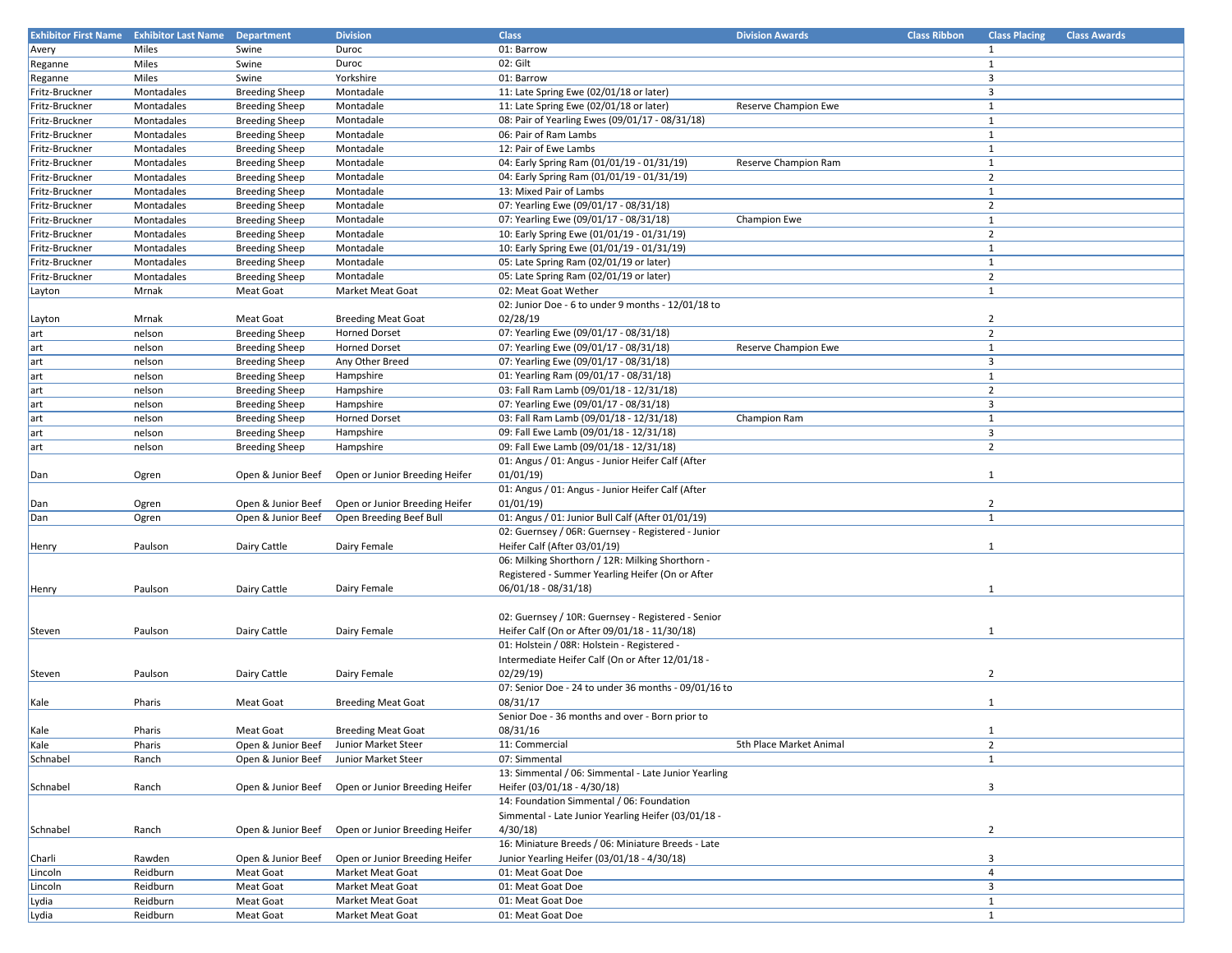| <b>Exhibitor First Name</b> | <b>Exhibitor Last Name</b> | Department              | <b>Division</b>                | <b>Class</b>                                          | <b>Division Awards</b>    | <b>Class Ribbon</b> | <b>Class Placing</b>    | <b>Class Awards</b> |
|-----------------------------|----------------------------|-------------------------|--------------------------------|-------------------------------------------------------|---------------------------|---------------------|-------------------------|---------------------|
| Lydia                       | Reidburn                   | Meat Goat               | Market Meat Goat               | 02: Meat Goat Wether                                  |                           |                     | 3                       |                     |
| Elyana                      | Roach                      | Market Lamb             | Crossbred                      | 01: Ewe Market Lamb                                   |                           |                     | $\overline{2}$          |                     |
| Elyana                      | Roach                      | Market Lamb             | Hampshire                      | 01: Ewe Market Lamb                                   |                           |                     | 3                       |                     |
| Rhylen                      | Roach                      | <b>Breeding Sheep</b>   | South Down                     | 10: Early Spring Ewe (01/01/19 - 01/31/19)            |                           |                     | 3                       |                     |
| Brentley                    | Ruesink                    | Guinea Pigs             | 6 Years Old & Younger          | 04: Senior Boar (Over 4 Months)                       |                           |                     | $\overline{2}$          |                     |
|                             | Ruesink                    | Rabbit                  | Any Other Purebred             | 06: Junior Doe (Under 6 Mos.)                         |                           | Red                 |                         |                     |
| Brentley                    |                            |                         |                                |                                                       |                           |                     |                         |                     |
| Calli                       | Schaunaman                 | Swine                   | Yorkshire                      | 02: Gilt                                              |                           |                     | $\overline{\mathbf{3}}$ |                     |
| Cora                        | Schaunaman                 | Open & Junior Beef      | Junior Market Steer            | 07: Simmental                                         |                           |                     | $\overline{2}$          |                     |
| Cutler                      | Schaunaman                 | Swine                   | Crossbred                      | 02: Gilt                                              |                           |                     | 3                       |                     |
| Cutler                      | Schaunaman                 | Open & Junior Beef      | Junior Market Heifer           | 01: Market Heifer                                     |                           |                     | $\mathbf{1}$            |                     |
| Mitchell                    | Schmidt                    | Open & Junior Beef      | Junior Market Steer            | 10: Shorthorn Plus                                    |                           |                     | $\mathbf{1}$            |                     |
|                             |                            |                         |                                | 13: Simmental / 02: Late Senior Bull Calf (11/01/18 - |                           |                     |                         |                     |
| Mitchell                    | Schmidt                    | Open & Junior Beef      | Open Breeding Beef Bull        | 12/31/18                                              |                           |                     | $\mathbf{1}$            |                     |
|                             |                            |                         |                                | 07: Limousin / 06: Limousin - Late Junior Yearling    |                           |                     |                         |                     |
| Mitchell                    | Schmidt                    | Open & Junior Beef      | Open or Junior Breeding Heifer | Heifer (03/01/18 - 4/30/18)                           |                           |                     | $\mathbf{1}$            |                     |
|                             |                            |                         |                                | 09: MaineTainer / 06: MaineTainer - Late Junior       |                           |                     |                         |                     |
| Mitchell                    | Schmidt                    | Open & Junior Beef      | Open or Junior Breeding Heifer | Yearling Heifer (03/01/18 - 4/30/18)                  |                           |                     | $\mathbf{1}$            |                     |
|                             | Schmidt                    | Open & Junior Beef      | Open or Junior Breeding Heifer | 14: Foundation Simmental                              |                           |                     | $\mathbf{1}$            |                     |
| Mitchell                    |                            |                         |                                |                                                       |                           |                     |                         |                     |
| Addie                       | Schnabel                   | Swine                   | Duroc                          | 01: Barrow                                            |                           |                     | 1                       |                     |
| Addie                       | Schnabel                   | Swine                   | Yorkshire                      | 02: Gilt                                              |                           |                     | $\overline{2}$          |                     |
| Addie                       | Schnabel                   | Swine                   | Crossbred                      | 02: Gilt                                              |                           |                     | 5                       |                     |
| Addie                       | Schnabel                   | Swine                   | Other Purebred                 | 02: Gilt                                              |                           |                     | $\overline{3}$          |                     |
| Sydney                      | Senyak                     | Market Lamb             | Hampshire                      | 02: Wether Market Lamb                                |                           |                     | 3                       |                     |
| Sydney                      | Senyak                     | Market Lamb             | Hampshire                      | 01: Ewe Market Lamb                                   |                           |                     | $\overline{2}$          |                     |
|                             |                            |                         |                                | 07: Three to Five-Year-Old Doe - Freshened            |                           |                     |                         |                     |
| Jamesen                     | Stange                     | Dairy Goat              | Nigerian Dwarf                 | $(07/01/14 - 06/30/16)$                               |                           |                     | $\overline{2}$          |                     |
|                             |                            |                         |                                |                                                       |                           |                     |                         |                     |
|                             |                            |                         |                                | 16: Miniature Breeds / 03: Miniature Breeds - Early   |                           |                     |                         |                     |
| Stephanie                   | Stevens                    | Open & Junior Beef      | Open or Junior Breeding Heifer | Senior Yearling Heifer (09/01/18 - 10/31/18)          |                           |                     | $\mathbf{1}$            |                     |
|                             |                            |                         |                                |                                                       |                           |                     |                         |                     |
|                             |                            |                         |                                |                                                       |                           |                     |                         |                     |
|                             |                            |                         |                                | 16: Miniature Breeds / 07: Miniature Breeds - Early   |                           |                     |                         |                     |
| Stephanie                   | Stevens                    | Open & Junior Beef      | Open or Junior Breeding Heifer | Junior Yearling Heifer (01/01/18 - 02/28/18)          |                           |                     | $\mathbf{1}$            |                     |
| Hailie                      | Stuck                      | <b>Breeding Sheep</b>   | Katahdin                       | 04: Early Spring Ram (01/01/19 - 01/31/19)            | Reserve Champion Ram      |                     | $\mathbf{1}$            |                     |
| Hailie                      | Stuck                      | Guinea Pigs             | 13 Years & Older               | 03: Senior Sow (Over 4 Months)                        | Best of Show - Guinea Pig |                     | $\mathbf{1}$            |                     |
| Hailie                      | Stuck                      | <b>Breeding Sheep</b>   | Katahdin                       | 01: Yearling Ram (09/01/17 - 08/31/18)                | Champion Ram              |                     | $\mathbf{1}$            |                     |
| Kiarra                      | stuck                      | Rabbit                  | Any Other Purebred             | 01: Senior Buck (Over 8 Mos.)                         |                           | White               |                         |                     |
| Kiarra                      | stuck                      | Rabbit                  | Any Other Purebred             | 01: Senior Buck (Over 8 Mos.)                         |                           | Red                 |                         |                     |
| Kiarra                      | stuck                      | Rabbit                  | Any Other Purebred             | 03: Junior Buck (Under 6 Mos.)                        |                           | Blue                |                         |                     |
| Kiarra                      | stuck                      | Rabbit                  | Netherland Dwarf               | 04: Senior Doe (Over 8 Mos.)                          |                           | Blue                |                         |                     |
| Kiarra                      | stuck                      | Rabbit                  | Netherland Dwarf               | 01: Senior Buck (Over 8 Mos.)                         |                           | Blue                |                         |                     |
| Kiarra                      | stuck                      | Rabbit                  | Mini Lops                      | 01: Senior Buck (Over 8 Mos.)                         |                           | Blue                |                         |                     |
|                             |                            |                         |                                |                                                       |                           |                     | $\overline{2}$          |                     |
| Kiarra                      | stuck                      | <b>Companion Animal</b> | Chinchillas                    | 01: Chinchilla - Min. Age: 7 Weeks                    |                           |                     |                         |                     |
| Harmony                     | Suffolks                   | <b>Breeding Sheep</b>   | Suffolk                        | 12: Pair of Ewe Lambs                                 |                           |                     | $\mathbf{1}$            |                     |
| Harmony                     | Suffolks                   | <b>Breeding Sheep</b>   | Suffolk                        | 10: Early Spring Ewe (01/01/19 - 01/31/19)            |                           |                     | $\mathbf{1}$            |                     |
| Harmony                     | Suffolks                   | <b>Breeding Sheep</b>   | Suffolk                        | 10: Early Spring Ewe (01/01/19 - 01/31/19)            |                           |                     | $\overline{2}$          |                     |
| David                       | Thompson                   | <b>Breeding Sheep</b>   | Suffolk                        | 11: Late Spring Ewe (02/01/19 or later)               |                           |                     | 6                       |                     |
| David                       | Thompson                   | <b>Breeding Sheep</b>   | Suffolk                        | 11: Late Spring Ewe (02/01/19 or later)               |                           |                     | 5                       |                     |
| David                       | Thompson                   | <b>Breeding Sheep</b>   | Suffolk                        | 03: Fall Ram Lamb (09/01/18 - 12/31/18)               |                           |                     | $\mathbf{1}$            |                     |
| David                       | Thompson                   | <b>Breeding Sheep</b>   | Suffolk                        | 10: Early Spring Ewe (01/01/19 - 01/31/19)            |                           |                     | 5                       |                     |
| David                       | Thompson                   | <b>Breeding Sheep</b>   | Suffolk                        | 13: Mixed Pair of Lambs                               |                           |                     | $\mathbf{1}$            |                     |
| David                       | Thompson                   | <b>Breeding Sheep</b>   | Suffolk                        | 12: Pair of Ewe Lambs                                 |                           |                     | $\overline{4}$          |                     |
| Raymond                     | Thorpe                     | <b>Breeding Sheep</b>   | South Down                     | 06: Pair of Ram Lambs                                 |                           |                     | $\mathbf{1}$            |                     |
| Raymond                     | Thorpe                     | <b>Breeding Sheep</b>   | South Down                     | 11: Late Spring Ewe (02/01/19 or later)               |                           |                     | 1                       |                     |
| Raymond                     | Thorpe                     |                         | South Down                     | 07: Yearling Ewe (09/01/17 - 08/31/18)                | Champion Ewe              |                     | 1                       |                     |
|                             |                            | <b>Breeding Sheep</b>   |                                |                                                       |                           |                     |                         |                     |
| Raymond                     | Thorpe                     | <b>Breeding Sheep</b>   | South Down                     | 07: Yearling Ewe (09/01/17 - 08/31/18)                |                           |                     | $\overline{2}$          |                     |
| Raymond                     | Thorpe                     | <b>Breeding Sheep</b>   | South Down                     | 12: Pair of Ewe Lambs                                 |                           |                     | $\mathbf{1}$            |                     |
| Raymond                     | Thorpe                     | <b>Breeding Sheep</b>   | South Down                     | 08: Pair of Yearling Ewes (09/01/17 - 08/31/18)       |                           |                     | $\mathbf{1}$            |                     |
| Raymond                     | Thorpe                     | <b>Breeding Sheep</b>   | South Down                     | 10: Early Spring Ewe (01/01/19 - 01/31/19)            | Reserve Champion Ewe      |                     | $\mathbf{1}$            |                     |
| Raymond                     | Thorpe                     | <b>Breeding Sheep</b>   | South Down                     | 10: Early Spring Ewe (01/01/19 - 01/31/19)            |                           |                     | $\overline{2}$          |                     |
| Raymond                     | Thorpe                     | <b>Breeding Sheep</b>   | South Down                     | 04: Early Spring Ram (01/01/19 - 01/31/19)            | Champion Ram              |                     | $\mathbf{1}$            |                     |
| Raymond                     | Thorpe                     | <b>Breeding Sheep</b>   | South Down                     | 13: Mixed Pair of Lambs                               |                           |                     | $\mathbf{1}$            |                     |
| Raymond                     | Thorpe                     | <b>Breeding Sheep</b>   | South Down                     | 05: Late Spring Ram (02/01/19 or later)               |                           |                     | $\overline{2}$          |                     |
|                             |                            |                         |                                |                                                       |                           |                     |                         |                     |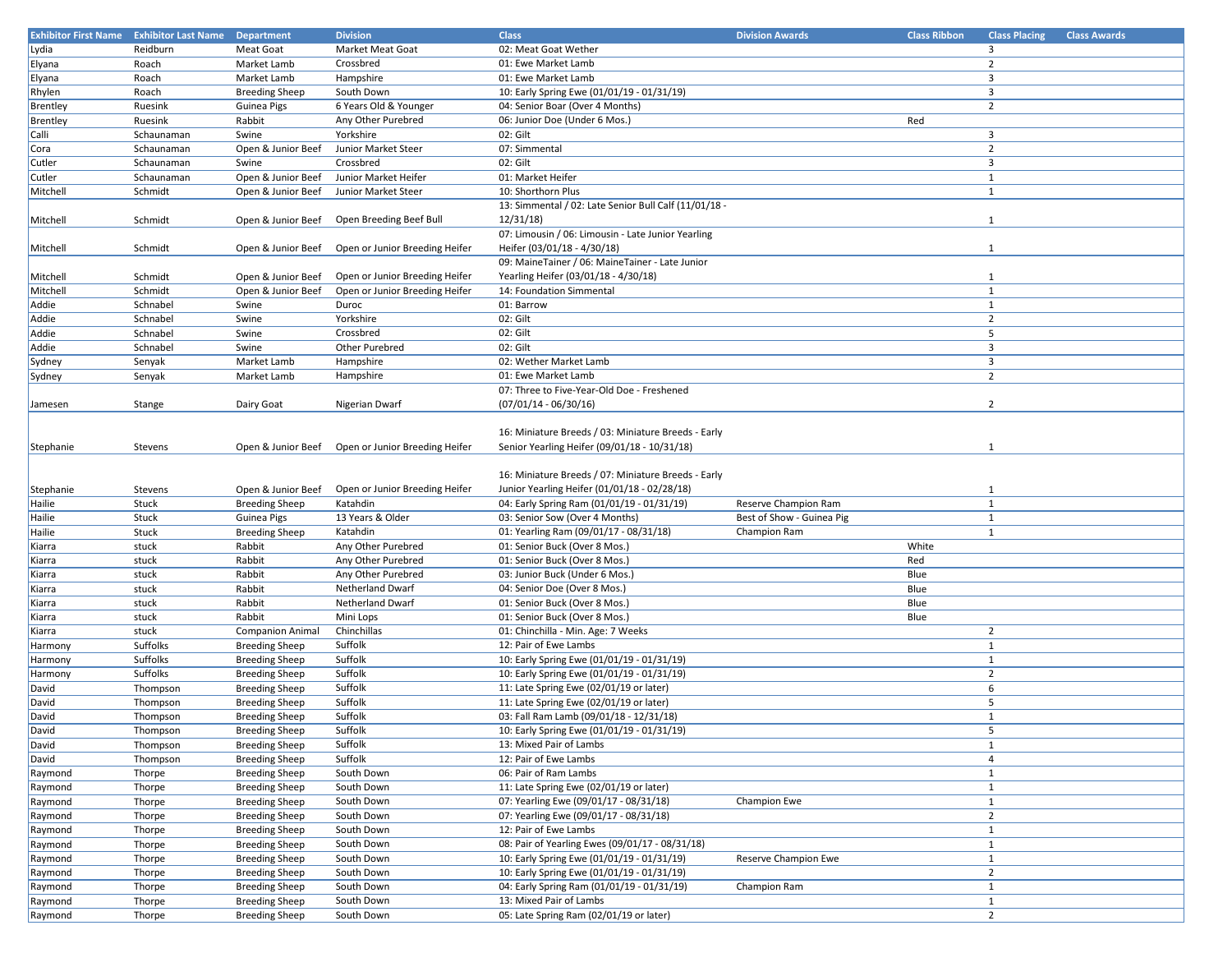|          | <b>Exhibitor First Name</b> Exhibitor Last Name Department |                       | <b>Division</b>                | <b>Class</b>                                         | <b>Division Awards</b>            | <b>Class Ribbon</b> | <b>Class Placing</b> | <b>Class Awards</b>      |
|----------|------------------------------------------------------------|-----------------------|--------------------------------|------------------------------------------------------|-----------------------------------|---------------------|----------------------|--------------------------|
|          |                                                            |                       |                                | 07: Limousin & Limousin Flex / 07: Early Junior      |                                   |                     |                      |                          |
| Meghan   | Torgerson                                                  | Open & Junior Beef    | Open Breeding Beef Bull        | Yearling Bull (01/01/18 - 02/28/18)                  | Reserve Champion Bull             |                     | $\mathbf{1}$         |                          |
|          |                                                            |                       |                                |                                                      |                                   |                     |                      |                          |
|          |                                                            |                       |                                |                                                      |                                   |                     |                      | Reserve Champion         |
| Glenn    | Treftz                                                     | Cow/Calf              | Commercial                     | 01: Cow/Calf Pair                                    |                                   |                     | $\overline{2}$       | Commercial Cow/Calf Pair |
| Glenn    | Treftz                                                     | Cow/Calf              | Registered                     | 01: Cow/Calf Pair                                    |                                   |                     | 5                    |                          |
| LaMae    | Turk                                                       | Market Lamb           | Crossbred                      | 01: Ewe Market Lamb                                  |                                   |                     | 3                    |                          |
| LaMae    | Turk                                                       | Market Lamb           | Crossbred                      | 02: Wether Market Lamb                               |                                   |                     | $\mathbf{1}$         |                          |
| LaMae    | Turk                                                       | Market Lamb           | Crossbred                      | 02: Wether Market Lamb                               |                                   |                     | $\overline{2}$       |                          |
| LaMae    | Turk                                                       |                       | Crossbred                      | 02: Wether Market Lamb                               |                                   |                     | $\mathbf{1}$         |                          |
|          |                                                            | Market Lamb           |                                |                                                      |                                   |                     |                      |                          |
|          |                                                            |                       |                                | 10: Red Angus / 06: Red Angus - Late Junior Yearling |                                   |                     |                      |                          |
| Mitchell | VanderWal                                                  | Open & Junior Beef    | Open or Junior Breeding Heifer | Heifer (03/01/18 - 4/30/18)                          |                                   |                     | $\mathbf{1}$         |                          |
| Mitchell | VanderWal                                                  | Open & Junior Beef    | Junior Market Steer            | 01: Angus                                            |                                   |                     | $\mathbf{1}$         |                          |
|          |                                                            |                       |                                | 06: Hereford / 06: Hereford - Late Junior Yearling   |                                   |                     |                      |                          |
| Mitchell | VanderWal                                                  | Open & Junior Beef    | Open or Junior Breeding Heifer | Heifer (03/01/18 - 4/30/18)                          |                                   |                     | $\overline{2}$       |                          |
| Sadie    | VanderWal                                                  | Open & Junior Beef    | Junior Market Steer            | 06: Red Angus                                        |                                   |                     | $\mathbf{1}$         |                          |
| Abby     | Wagner                                                     | Swine                 | Duroc                          | 02: Gilt                                             |                                   |                     | $\overline{2}$       |                          |
| Jocelyn  | Wagner                                                     | Swine                 | Duroc                          | 01: Barrow                                           |                                   |                     | 3                    |                          |
|          |                                                            |                       |                                |                                                      |                                   |                     |                      |                          |
| Jocelyn  | Wagner                                                     | Swine                 | Crossbred                      | 01: Barrow                                           | Reserve Champion Crossbred Barrow |                     | $\overline{2}$       |                          |
| Jocelyn  | Wagner                                                     | Swine                 | Yorkshire                      | 02: Gilt                                             |                                   |                     | $\mathbf{1}$         |                          |
| Caylee   | Walth                                                      | Open & Junior Beef    | Junior Market Steer            | 11: Commercial                                       |                                   |                     | $\mathbf{1}$         |                          |
| Grady    | Wasland                                                    | Cow/Calf              | Commercial                     | 02: Heifer Pair                                      |                                   |                     | 3                    |                          |
|          |                                                            |                       |                                |                                                      |                                   |                     |                      | <b>Grand Champion</b>    |
| Kanin    | Wasland                                                    | Cow/Calf              | Commercial                     | 02: Heifer Pair                                      |                                   |                     | $\mathbf{1}$         | Commercial Heifer Pair   |
| Kanin    | Wasland                                                    | Cow/Calf              | Commercial                     | 01: Cow/Calf Pair                                    |                                   |                     | 3                    |                          |
| Kaleb    | Watson                                                     | Swine                 | Other Purebred                 | 02: Gilt                                             |                                   |                     | $\overline{2}$       |                          |
|          |                                                            |                       |                                | 02: Gilt                                             |                                   |                     | $\overline{2}$       |                          |
| Kaleb    | Watson                                                     | Swine                 | Yorkshire                      |                                                      |                                   |                     |                      |                          |
| Madisen  | Watson                                                     | Swine                 | Crossbred                      | 01: Barrow                                           |                                   |                     | 4                    |                          |
| Madisen  | Watson                                                     | Swine                 | Crossbred                      | 02: Gilt                                             |                                   |                     | 3                    |                          |
|          |                                                            |                       |                                | 02: Junior Doe - 6 to under 9 months - 12/01/18 to   |                                   |                     |                      |                          |
| Rose     | Wendel                                                     | Meat Goat             | <b>Breeding Meat Goat</b>      | 02/28/19                                             |                                   |                     | 4                    |                          |
| Rose     | Wendel                                                     | Meat Goat             | Market Meat Goat               | 01: Meat Goat Doe                                    |                                   |                     | $\mathbf{1}$         |                          |
| Ryder    | Wendel                                                     | Meat Goat             | Market Meat Goat               | 01: Meat Goat Doe                                    |                                   |                     | $\mathbf{1}$         |                          |
| Ryder    | Wendel                                                     | Meat Goat             | Market Meat Goat               | 02: Meat Goat Wether                                 |                                   |                     | $\mathbf{1}$         |                          |
|          |                                                            |                       |                                | 07: Limousin / 07: Limousin - Early Junior Yearling  |                                   |                     |                      |                          |
| Kaylee   | White                                                      | Open & Junior Beef    | Open or Junior Breeding Heifer | Heifer (01/01/18 - 02/28/18)                         |                                   |                     | $\mathbf{1}$         |                          |
|          |                                                            |                       |                                | 07: Limousin / 05: Limousin - Early Summer Yearling  |                                   |                     |                      |                          |
| Kaylee   | White                                                      | Open & Junior Beef    | Open or Junior Breeding Heifer | Heifer (05/01/18 - 06/30/18)                         |                                   |                     | $\mathbf{1}$         |                          |
|          |                                                            |                       |                                | 07: Three to Five-Year-Old Doe - Freshened           |                                   |                     |                      |                          |
| Maddie   | Williams                                                   | Dairy Goat            | Nigerian Dwarf                 | $(07/01/14 - 06/30/16)$                              |                                   |                     | 3                    |                          |
|          |                                                            |                       |                                | 06: Two-Year-Old Doe - Freshened (07/01/16 -         |                                   |                     |                      |                          |
| Maddie   | Williams                                                   | Dairy Goat            | Nigerian Dwarf                 | 06/30/17                                             |                                   |                     | 3                    |                          |
| Ron      | Wolff                                                      | <b>Breeding Sheep</b> | Suffolk                        | 10: Early Spring Ewe (01/01/19 - 01/31/19)           |                                   |                     | $\overline{4}$       |                          |
| Ron      | Wolff                                                      | <b>Breeding Sheep</b> | Suffolk                        | 08: Pair of Yearling Ewes (09/01/17 - 08/31/18)      |                                   |                     | $\overline{2}$       |                          |
| Ron      | Wolff                                                      | <b>Breeding Sheep</b> | Suffolk                        | 11: Late Spring Ewe (02/01/19 or later)              |                                   |                     | $\mathbf{1}$         |                          |
|          | Wolff                                                      |                       | Suffolk                        | 11: Late Spring Ewe (02/01/19 or later)              |                                   |                     | 3                    |                          |
| Ron      | Wolff                                                      | <b>Breeding Sheep</b> | Suffolk                        | 06: Pair of Ram Lambs                                |                                   |                     | $\overline{2}$       |                          |
| Ron      |                                                            | <b>Breeding Sheep</b> |                                |                                                      |                                   |                     |                      |                          |
| Ron      | Wolff                                                      | <b>Breeding Sheep</b> | Suffolk                        | 13: Mixed Pair of Lambs                              |                                   |                     | 3                    |                          |
| Ron      | Wolff                                                      | <b>Breeding Sheep</b> | Suffolk                        | 07: Yearling Ewe (09/01/17 - 08/31/18)               |                                   |                     | 5                    |                          |
| Ron      | Wolff                                                      | <b>Breeding Sheep</b> | Suffolk                        | 07: Yearling Ewe (09/01/17 - 08/31/18)               |                                   |                     | 4                    |                          |
| Ron      | Wolff                                                      | <b>Breeding Sheep</b> | Suffolk                        | 05: Late Spring Ram (02/01/19 or later)              |                                   |                     | 3                    |                          |
| Ron      | Wolff                                                      | <b>Breeding Sheep</b> | Suffolk                        | 05: Late Spring Ram (02/01/19 or later)              |                                   |                     | $\overline{2}$       |                          |
| Ron      | Wolff                                                      | <b>Breeding Sheep</b> | Suffolk                        | 12: Pair of Ewe Lambs                                |                                   |                     | 3                    |                          |
| Janet    | Wright                                                     | <b>Breeding Sheep</b> | Suffolk                        | 05: Late Spring Ram (02/01/19 or later)              |                                   |                     | 4                    |                          |
| Janet    | Wright                                                     | <b>Breeding Sheep</b> | Any Other Breed                | 05: Late Spring Ram (02/01/19 or later)              | Reserve Champion Ram              |                     | $\mathbf{1}$         |                          |
| Janet    | Wright                                                     | <b>Breeding Sheep</b> | Suffolk                        | 11: Late Spring Ewe (02/01/19 or later)              |                                   |                     | 8                    |                          |
| Janet    | Wright                                                     | <b>Breeding Sheep</b> | Suffolk                        | 11: Late Spring Ewe (02/01/19 or later)              |                                   |                     | 9                    |                          |
| Janet    | Wright                                                     | <b>Breeding Sheep</b> | Any Other Breed                | 04: Early Spring Ram (01/01/19 - 01/31/19)           | Champion Ram                      |                     | $\mathbf{1}$         |                          |
| Janet    | Wright                                                     | <b>Breeding Sheep</b> | Any Other Breed                | 11: Late Spring Ewe (02/01/19 or later)              | Champion Ewe                      |                     | $\mathbf{1}$         |                          |
| Janet    | Wright                                                     | <b>Breeding Sheep</b> | Any Other Breed                | 11: Late Spring Ewe (02/01/19 or later)              | Reserve Champion Ewe              |                     | $\overline{2}$       |                          |
| Garrett  | Zeigler                                                    | Swine                 | Crossbred                      | 02: Gilt                                             |                                   |                     | 5                    |                          |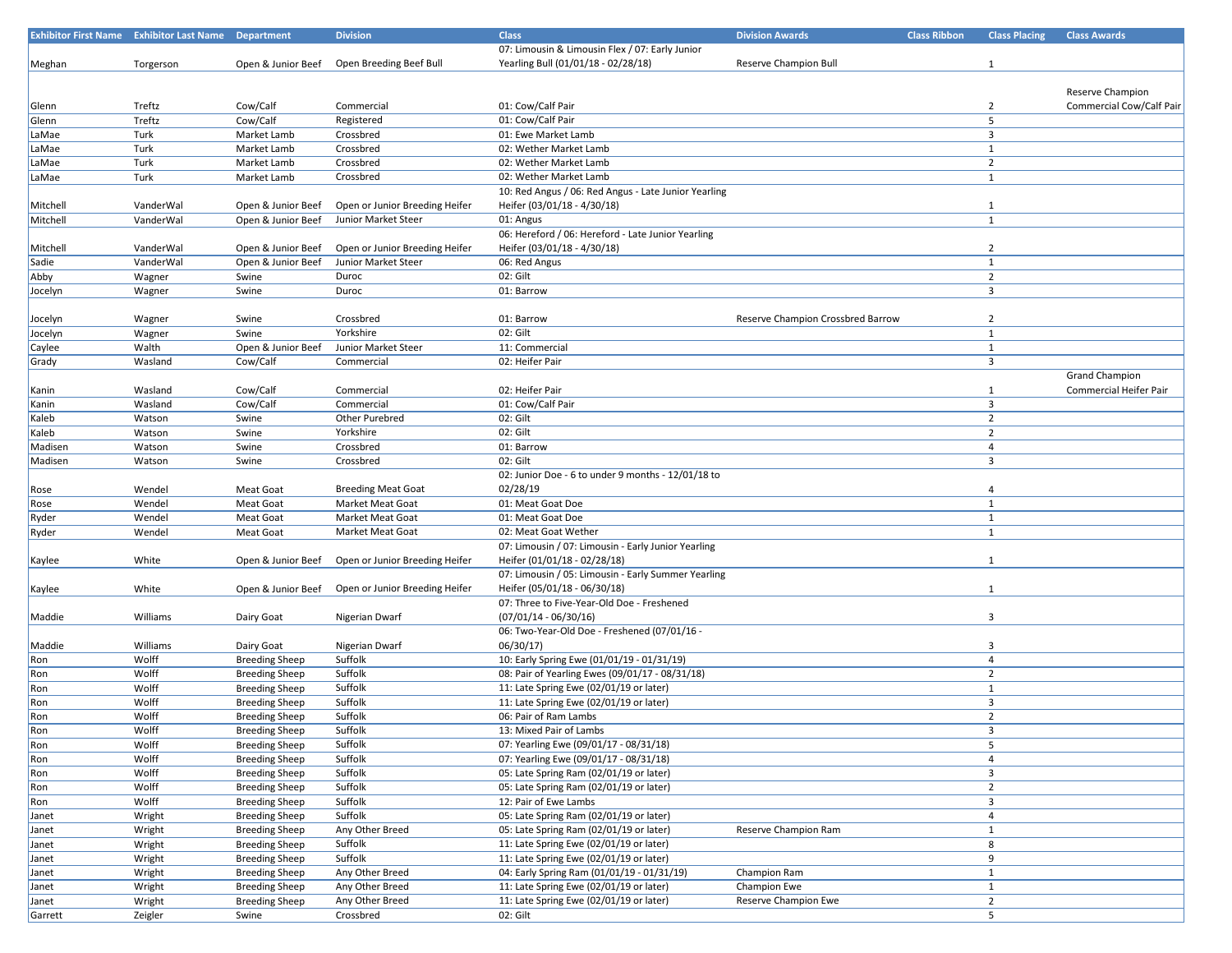|           | <b>Exhibitor First Name</b> Exhibitor Last Name Department |                    | <b>Division</b>                | <b>Class</b>                                         | <b>Division Awards</b>            | <b>Class Ribbon</b> | <b>Class Placing</b>    | <b>Class Awards</b> |
|-----------|------------------------------------------------------------|--------------------|--------------------------------|------------------------------------------------------|-----------------------------------|---------------------|-------------------------|---------------------|
| Garrett   | Zeigler                                                    | Swine              | Crossbred                      | 01: Barrow                                           |                                   |                     | $\overline{4}$          |                     |
| Garrett   | Zeigler                                                    | Swine              | Duroc                          | 01: Barrow                                           |                                   |                     | $\overline{2}$          |                     |
| Treyson   | Zeigler                                                    | Swine              | Yorkshire                      | 01: Barrow                                           |                                   |                     | $\mathbf{1}$            |                     |
|           |                                                            | Swine              | Crossbred                      | 01: Barrow                                           |                                   |                     | $\overline{\mathbf{3}}$ |                     |
| Treyson   | Zeigler                                                    |                    |                                |                                                      |                                   |                     |                         |                     |
| Treyson   | Zeigler                                                    | Swine              | Crossbred                      | 01: Barrow                                           |                                   |                     | $\overline{3}$          |                     |
| Sidney    | Anderson                                                   | Market Lamb        | Crossbred                      | 01: Ewe Market Lamb                                  |                                   |                     | $\mathbf{1}$            |                     |
|           |                                                            |                    |                                |                                                      |                                   |                     |                         |                     |
| Sidney    | Anderson                                                   | Market Lamb        | Hampshire                      | 02: Wether Market Lamb                               | Grand Champion Open Market Lamb   |                     | $\mathbf{1}$            |                     |
| Garrett   | Anson                                                      | Swine              | Other Purebred                 | 02: Gilt                                             |                                   |                     | 3                       |                     |
| Garrett   | Anson                                                      | Swine              | Other Purebred                 | 01: Barrow                                           |                                   |                     | $\mathbf{1}$            |                     |
| Garrett   | Anson                                                      | Swine              | Other Purebred                 | 01: Barrow                                           |                                   |                     | $\overline{2}$          |                     |
| Garrett   | Anson                                                      | Swine              | Other Purebred                 | 01: Barrow                                           |                                   |                     | $\overline{\mathbf{3}}$ |                     |
| Garrett   | Anson                                                      | Swine              | Yorkshire                      | 02: Gilt                                             |                                   |                     | $\overline{2}$          |                     |
|           |                                                            |                    |                                | 06: Hereford / 06: Hereford - Late Junior Yearling   |                                   |                     |                         |                     |
| Josie     | Buntrock                                                   | Open & Junior Beef | Open or Junior Breeding Heifer | Heifer (03/01/18 - 4/30/18)                          |                                   |                     | 3                       |                     |
| Alexis    | Caroll                                                     | Swine              | Crossbred                      | 01: Barrow                                           |                                   |                     | 5                       |                     |
| Brianna   | Duerre                                                     | Open & Junior Beef | Junior Market Steer            | 11: Commercial                                       |                                   |                     | $\overline{2}$          |                     |
|           |                                                            |                    |                                |                                                      |                                   |                     |                         |                     |
|           |                                                            |                    |                                | 11: Shorthorn / 06: Shorthorn - Late Junior Yearling |                                   |                     |                         |                     |
| Brianna   | Duerre                                                     | Open & Junior Beef | Open or Junior Breeding Heifer | Heifer (03/01/18 - 4/30/18)                          |                                   |                     | $\mathbf{1}$            |                     |
|           |                                                            |                    |                                | 04: Chianina / 06: Chianina - Late Junior Yearling   |                                   |                     |                         |                     |
| Brianna   | Duerre                                                     | Open & Junior Beef | Open or Junior Breeding Heifer | Heifer (03/01/18 - 4/30/18)                          |                                   |                     | $\overline{2}$          |                     |
|           |                                                            |                    |                                | 09: MaineTainer / 06: MaineTainer - Late Junior      |                                   |                     |                         |                     |
| Cody      | Forkel                                                     | Open & Junior Beef | Open or Junior Breeding Heifer | Yearling Heifer (03/01/18 - 4/30/18)                 |                                   |                     | $\overline{2}$          |                     |
|           |                                                            |                    |                                | 15: Commercial / 06: Commercial - Late Junior        |                                   |                     |                         |                     |
| Cody      | Forkel                                                     | Open & Junior Beef | Open or Junior Breeding Heifer | Yearling Heifer (03/01/18 - 4/30/18)                 |                                   |                     | $\mathbf{1}$            |                     |
| Hailey    | Hanson                                                     | Open & Junior Beef | Junior Market Steer            | 07: Simmental                                        |                                   |                     | $\mathbf{1}$            |                     |
|           |                                                            |                    |                                | 10: Red Angus / 05: Red Angus - Early Summer         |                                   |                     |                         |                     |
| Ashlinn   | Hartwell                                                   | Open & Junior Beef | Open or Junior Breeding Heifer | Yearling Heifer (05/01/18 - 06/30/18)                |                                   |                     | $\mathbf{1}$            |                     |
|           |                                                            |                    |                                | 02: Charolais / 06: Charolais - Late Junior Yearling |                                   |                     |                         |                     |
| Cooper    | Hartwell                                                   | Open & Junior Beef | Open or Junior Breeding Heifer | Heifer (03/01/18 - 4/30/18)                          |                                   |                     | $\overline{2}$          |                     |
| Addison   | Heinje                                                     | Swine              | Duroc                          | 01: Barrow                                           |                                   |                     | 3                       |                     |
| Addison   | Heinje                                                     | Swine              | Duroc                          | 01: Barrow                                           |                                   |                     | $\overline{4}$          |                     |
| Addison   | Heinje                                                     | Swine              | Duroc                          | 01: Barrow                                           |                                   |                     | $\mathbf{1}$            |                     |
| Addison   | Heinje                                                     | Swine              | Duroc                          | 02: Gilt                                             |                                   |                     | $\overline{2}$          |                     |
|           | Hoffman                                                    |                    |                                |                                                      |                                   |                     | $\overline{2}$          |                     |
| Miles     |                                                            | Open & Junior Beef | Junior Market Steer            | 04: Hereford                                         |                                   |                     |                         |                     |
| Miles     | Hoffman                                                    | Open & Junior Beef | Junior Market Steer            | 04: Hereford                                         |                                   |                     | $\overline{\mathbf{3}}$ |                     |
| Charlee   | Holt                                                       | Market Lamb        | Hampshire                      | 01: Ewe Market Lamb                                  |                                   |                     | $\overline{\mathbf{3}}$ |                     |
| Charlee   | Holt                                                       | Market Lamb        | Any Other Breed                | 01: Ewe Market Lamb                                  |                                   |                     | $\overline{2}$          |                     |
| Charlee   | Holt                                                       | Market Lamb        | Crossbred                      | 01: Ewe Market Lamb                                  |                                   |                     | 5                       |                     |
| Charlee   | Holt                                                       | Market Lamb        | Hampshire                      | 02: Wether Market Lamb                               |                                   |                     | $\overline{2}$          |                     |
| Creighton | Hoots                                                      | Swine              | Crossbred                      | 02: Gilt                                             |                                   |                     | $\overline{2}$          |                     |
| Sam       | Hovde                                                      | Swine              | Crossbred                      | 02: Gilt                                             |                                   |                     | $\mathbf{1}$            |                     |
| Sam       | Hovde                                                      | Swine              | Crossbred                      | 01: Barrow                                           | Champion Crossbred Barrow         |                     | $\mathbf{1}$            |                     |
|           |                                                            |                    |                                | 13: Simmental / 07: Early Junior Yearling Bull       |                                   |                     |                         |                     |
| Spencer   | Hovde                                                      | Open & Junior Beef | Open Breeding Beef Bull        | $(01/01/18 - 02/28/18)$                              | <b>Grand Champion Bull</b>        |                     | $\mathbf{1}$            |                     |
| Cale      | Mathern                                                    | Swine              | Crossbred                      | 01: Barrow                                           |                                   |                     | $\overline{2}$          |                     |
| Tanner    | Merten                                                     | Swine              | Crossbred                      | 01: Barrow                                           |                                   |                     | $\mathbf{1}$            |                     |
| Tanner    | Merten                                                     | Swine              | Duroc                          | 01: Barrow                                           |                                   |                     | 3                       |                     |
| Tanner    | Merten                                                     | Swine              | Yorkshire                      | 02: Gilt                                             |                                   |                     | $\mathbf{1}$            |                     |
|           |                                                            |                    |                                |                                                      |                                   |                     |                         |                     |
|           |                                                            |                    |                                |                                                      | Reserve Champion Gilt/Barrow,     |                     |                         |                     |
| Tanner    | Merten                                                     | Swine              | Crossbred                      | 02: Gilt                                             | Reserve Champion Crossbred Barrow |                     | $\overline{2}$          |                     |
|           |                                                            |                    |                                |                                                      |                                   |                     |                         |                     |
|           |                                                            |                    | Hampshire                      |                                                      |                                   |                     |                         |                     |
| Tanner    | Merten                                                     | Swine              |                                | 01: Barrow                                           | Reserve Champion Purebred Barrow  |                     | $\mathbf{1}$            |                     |
| Lindsey   | Mertens                                                    | Swine              | Duroc                          | 01: Barrow                                           |                                   |                     | $\mathbf{1}$            |                     |
| Lindsey   | Mertens                                                    | Swine              | Duroc                          | 01: Barrow                                           | Champion Purebred Barrow          |                     | $\mathbf{1}$            |                     |
| Lindsey   | Mertens                                                    | Swine              | Duroc                          | 02: Gilt                                             |                                   |                     | $\mathbf{1}$            |                     |
| Lindsey   | Mertens                                                    | Swine              | Yorkshire                      | 01: Barrow                                           |                                   |                     | $\mathbf{1}$            |                     |
| Lindsey   | Mertens                                                    | Swine              | Crossbred                      | 02: Gilt                                             |                                   |                     | $\mathbf{1}$            |                     |
| Lindsey   | Mertens                                                    | Swine              | Crossbred                      | 02: Gilt                                             |                                   |                     | 3                       |                     |
|           |                                                            |                    |                                |                                                      | Supreme Champion Gilt/Barrow,     |                     |                         |                     |
| Lindsey   | Mertens                                                    | Swine              | Crossbred                      | 02: Gilt                                             | Champion Crossbred Gilt           |                     | $\mathbf{1}$            |                     |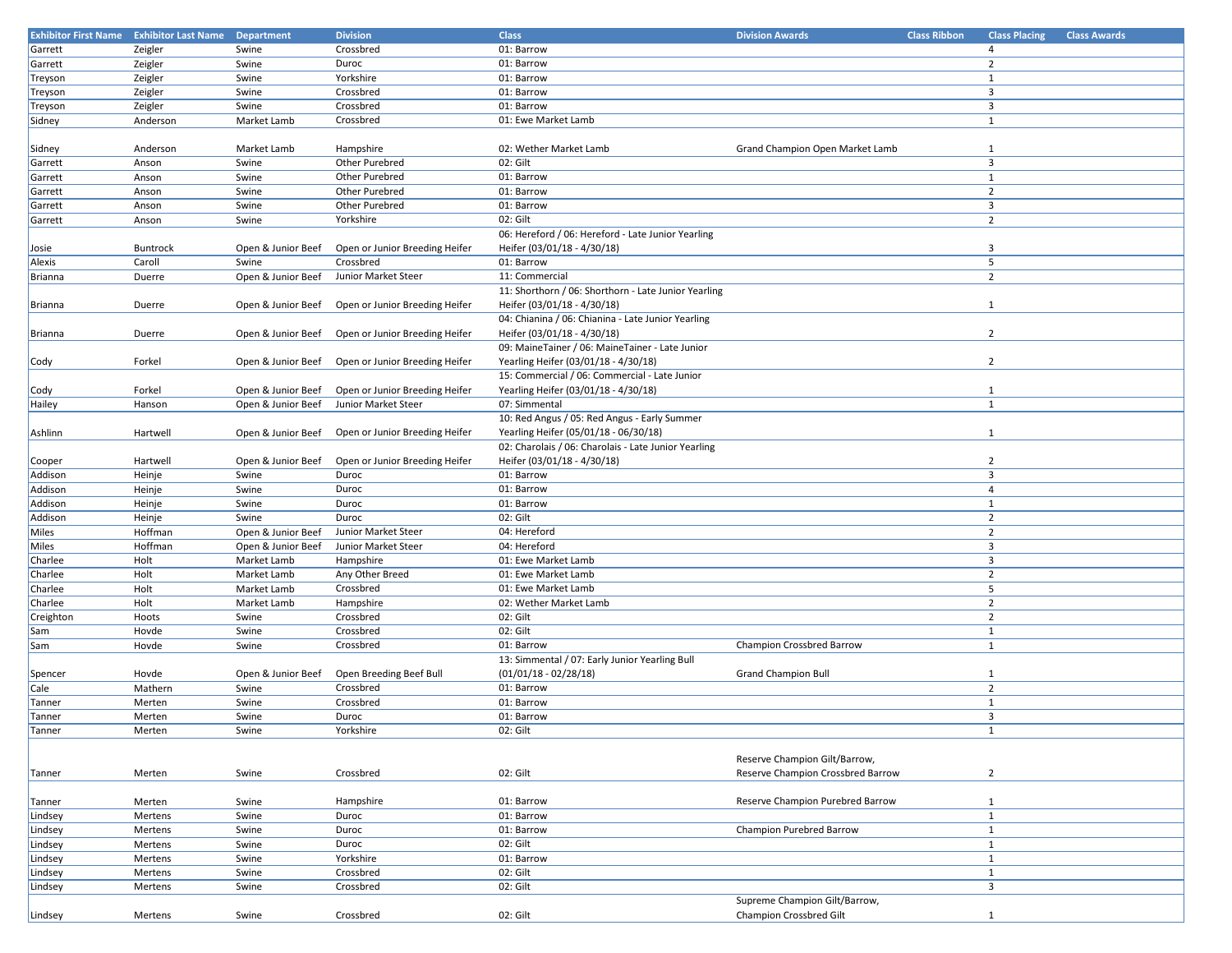| <b>Exhibitor First Name</b> | <b>Exhibitor Last Name Department</b> |                       | <b>Division</b>                | <b>Class</b>                                                                       | <b>Division Awards</b>         | <b>Class Ribbon</b> | <b>Class Placing</b> | <b>Class Awards</b>      |
|-----------------------------|---------------------------------------|-----------------------|--------------------------------|------------------------------------------------------------------------------------|--------------------------------|---------------------|----------------------|--------------------------|
| Jonathan                    | Moe                                   | Swine                 | Duroc                          | 02: Gilt                                                                           |                                |                     | 1                    |                          |
| Jonathan                    | Moe                                   | Swine                 | Crossbred                      | 02: Gilt                                                                           |                                |                     | $\overline{2}$       |                          |
| Jonathan                    | Moe                                   | Swine                 | Crossbred                      | 02: Gilt                                                                           |                                |                     | 3                    |                          |
|                             |                                       |                       |                                | 13: Simmental / 06: Simmental - Late Junior Yearling                               |                                |                     |                      |                          |
|                             |                                       |                       |                                |                                                                                    |                                |                     | $\overline{2}$       |                          |
| Anisten                     | Peterson                              | Open & Junior Beef    | Open or Junior Breeding Heifer | Heifer (03/01/18 - 4/30/18)                                                        |                                |                     |                      |                          |
| Corey                       | Schafer                               | Swine                 | Crossbred                      | 01: Barrow                                                                         |                                |                     | $\overline{2}$       |                          |
|                             |                                       |                       |                                | 11: Shorthorn / 06: Shorthorn - Late Junior Yearling                               |                                |                     |                      |                          |
| Dylan                       | Schaunaman                            | Open & Junior Beef    | Open or Junior Breeding Heifer | Heifer (03/01/18 - 4/30/18)                                                        |                                |                     | $\overline{2}$       |                          |
|                             |                                       |                       |                                |                                                                                    |                                |                     |                      |                          |
| Karly                       | Schaunaman                            | Open & Junior Beef    | Junior Market Steer            | 04: Hereford                                                                       | Reserve Champion Market Animal |                     | $\mathbf{1}$         |                          |
| Lynsey                      | Schmitz                               | Swine                 | Crossbred                      | 01: Barrow                                                                         |                                |                     | $\mathbf{1}$         |                          |
| Lynsey                      | Schmitz                               | Swine                 | Crossbred                      | 01: Barrow                                                                         |                                |                     | $\overline{2}$       |                          |
|                             |                                       |                       |                                | 15: Commercial / 06: Commercial - Late Junior                                      |                                |                     |                      |                          |
| Lynsey                      | Schmitz                               | Open & Junior Beef    | Open or Junior Breeding Heifer | Yearling Heifer (03/01/18 - 4/30/18)                                               | Reserve Champion Heifer        |                     | $\mathbf{1}$         |                          |
| Spencer                     | Skatvold                              | Market Lamb           | Any Other Breed                | 01: Ewe Market Lamb                                                                |                                |                     | $\overline{4}$       |                          |
| Spencer                     | Skatvold                              | Market Lamb           | Speckle Face                   | 02: Wether Market Lamb                                                             |                                |                     | $\mathbf{1}$         |                          |
| Spencer                     | Skatvold                              | Market Lamb           | Hampshire                      | 01: Ewe Market Lamb                                                                |                                |                     | $\overline{2}$       |                          |
|                             |                                       |                       |                                |                                                                                    |                                |                     |                      |                          |
| Spencer                     | Skatvold                              | Market Lamb           | Hampshire                      | 01: Ewe Market Lamb                                                                |                                |                     | $\overline{2}$       |                          |
|                             |                                       |                       |                                |                                                                                    |                                |                     |                      | Reserve Champion         |
| Trent                       | Spurr                                 | Cow/Calf              | Commercial                     | 02: Heifer Pair                                                                    |                                |                     | $\overline{2}$       | Commercial Heifer Pair   |
| Trent                       | Spurr                                 | Cow/Calf              | Commercial                     | 02: Heifer Pair                                                                    |                                |                     | $\overline{4}$       |                          |
|                             |                                       |                       |                                |                                                                                    |                                |                     |                      |                          |
|                             |                                       |                       |                                |                                                                                    |                                |                     |                      | <b>Grand Champion</b>    |
| Trent                       | Spurr                                 | Cow/Calf              | Commercial                     | 01: Cow/Calf Pair                                                                  |                                |                     | 1                    | Commercial Cow/Calf Pair |
| Jake                        | Sumption                              | Open & Junior Beef    | Junior Market Heifer           | 01: Market Heifer                                                                  |                                |                     | $\mathbf{1}$         |                          |
| Katie                       | VanderWal                             | Swine                 | Crossbred                      | 01: Barrow                                                                         |                                |                     | $\overline{2}$       |                          |
| Katie                       | VanderWal                             | Swine                 | Crossbred                      | 01: Barrow                                                                         |                                |                     | $\overline{2}$       |                          |
| Katie                       | VanderWal                             | Swine                 | Crossbred                      | 01: Barrow                                                                         |                                |                     | $\mathbf{1}$         |                          |
|                             |                                       |                       |                                | 02: Ducks / 01: Purebred Individual Male (Hatched                                  |                                |                     |                      |                          |
|                             |                                       |                       | Other Poultry (All Breeds)     | Before 01/01/19)                                                                   |                                |                     |                      | Best of Show - Waterfowl |
| Morgan                      | <b>Browning</b>                       | Poultry               |                                |                                                                                    |                                |                     |                      |                          |
| John                        | Dennert                               | Rabbit                | Polish                         | 01: Senior Buck (Over 8 Mos.)                                                      |                                | Blue                |                      |                          |
| Jarrett                     | Erdmann                               | <b>Meat Goat</b>      | Market Meat Goat               | 01: Meat Goat Doe                                                                  |                                |                     | 6                    |                          |
| Jarrett                     | Erdmann                               | Swine                 | Crossbred                      | 02: Gilt                                                                           |                                |                     | 4                    |                          |
| Tessa                       | Erdmann                               | Swine                 | Hampshire                      | 01: Barrow                                                                         |                                |                     | $\mathbf{1}$         |                          |
|                             |                                       |                       |                                | 07: Senior Doe - 24 to under 36 months - 09/01/16 to                               |                                |                     |                      |                          |
| Tessa                       | Erdmann                               | Meat Goat             | <b>Breeding Meat Goat</b>      | 08/31/17                                                                           |                                |                     | $\overline{2}$       |                          |
|                             |                                       |                       |                                | 03: Junior Doe - 9 to under 12 months - 09/01/18 to                                |                                |                     |                      |                          |
| Tessa                       | Erdmann                               | Meat Goat             | <b>Breeding Meat Goat</b>      | 11/30/18                                                                           |                                |                     | 1                    |                          |
|                             |                                       |                       |                                | 04: Yearling Doe - 12 to under 16 months - 05/01/18 Reserve Champion Breeding Meat |                                |                     |                      |                          |
| Tessa                       | Erdmann                               | Meat Goat             | <b>Breeding Meat Goat</b>      | to 08/31/18                                                                        | Goat                           |                     | 1                    |                          |
| Tessa                       | Erdmann                               | <b>Meat Goat</b>      | Market Meat Goat               | 01: Meat Goat Doe                                                                  |                                |                     | $\overline{2}$       |                          |
| Tessa                       | Erdmann                               | Swine                 | Duroc                          | 01: Barrow                                                                         |                                |                     | $\overline{2}$       |                          |
| Tessa                       | Erdmann                               | <b>Meat Goat</b>      | Market Meat Goat               | 02: Meat Goat Wether                                                               |                                |                     | $\mathbf{1}$         |                          |
|                             | Erdmann                               | Market Lamb           |                                | 02: Wether Market Lamb                                                             |                                |                     | $\mathbf{1}$         |                          |
| Tessa                       |                                       |                       | Any Other Breed                |                                                                                    |                                |                     | $\overline{2}$       |                          |
| Faith                       | Fliehs                                | <b>Breeding Sheep</b> | Suffolk                        | 11: Late Spring Ewe (02/01/19 or later)                                            |                                |                     |                      |                          |
|                             |                                       |                       |                                | 04: Feather Legged Bantams / 04: Individual Pullet                                 |                                |                     |                      | Best of Show - Poultry   |
| Jolie                       | Fogarty                               | Poultry               | Bantam (Purebred Only)         | (Hatched After 01/01/19)                                                           |                                |                     |                      | (Bantam)                 |
|                             |                                       |                       |                                | 07: Three to Five-Year-Old Doe - Freshened                                         |                                |                     |                      |                          |
| Sophia                      | Fogarty                               | Dairy Goat            | Nigerian Dwarf                 | $(07/01/14 - 06/30/16)$                                                            |                                |                     | $\mathbf{1}$         |                          |
|                             |                                       |                       |                                | 02: Senior Doe Kid - Never Freshened (01/01/19 -                                   |                                |                     |                      |                          |
| Sophia                      | Fogarty                               | Dairy Goat            | Nigerian Dwarf                 | 03/31/19                                                                           |                                |                     | $\mathbf{1}$         |                          |
|                             |                                       |                       |                                | 04: Senior Yearling - Never Freshened (07/01/17 -                                  |                                |                     |                      |                          |
| Sophia                      | Fogarty                               | Dairy Goat            | Nigerian Dwarf                 | 06/30/18                                                                           |                                |                     | $\mathbf{1}$         |                          |
|                             |                                       |                       |                                | 04: Senior Yearling - Never Freshened (07/01/17 -                                  |                                |                     |                      |                          |
| Sophia                      | Fogarty                               | Dairy Goat            | Nigerian Dwarf                 | 06/30/18                                                                           |                                |                     | $\overline{2}$       |                          |
|                             |                                       |                       |                                |                                                                                    |                                |                     |                      |                          |
|                             |                                       |                       |                                | 01: Holstein / 14R: Holstein - Registered - Junior                                 |                                |                     |                      |                          |
|                             |                                       |                       |                                |                                                                                    |                                |                     |                      |                          |
| Colin                       | Frey                                  | Dairy Cattle          | Dairy Female                   | Yearling Heifer (On or After 03/01/18 - 05/31/18)                                  |                                |                     | $\overline{2}$       |                          |
|                             |                                       |                       |                                |                                                                                    |                                |                     |                      |                          |
|                             |                                       |                       |                                | 01: Holstein / 10R: Holstein - Registered - Senior                                 |                                |                     |                      |                          |
| Colin                       | Frey                                  | Dairy Cattle          | Dairy Female                   | Heifer Calf (On or After 09/01/18 - 11/30/18)                                      |                                |                     | $\overline{2}$       |                          |
| Colin                       | Frey                                  | Dairy Cattle          | Group Dairy Cattle             | 20R: Junior Best Three Females                                                     |                                |                     | $\overline{2}$       |                          |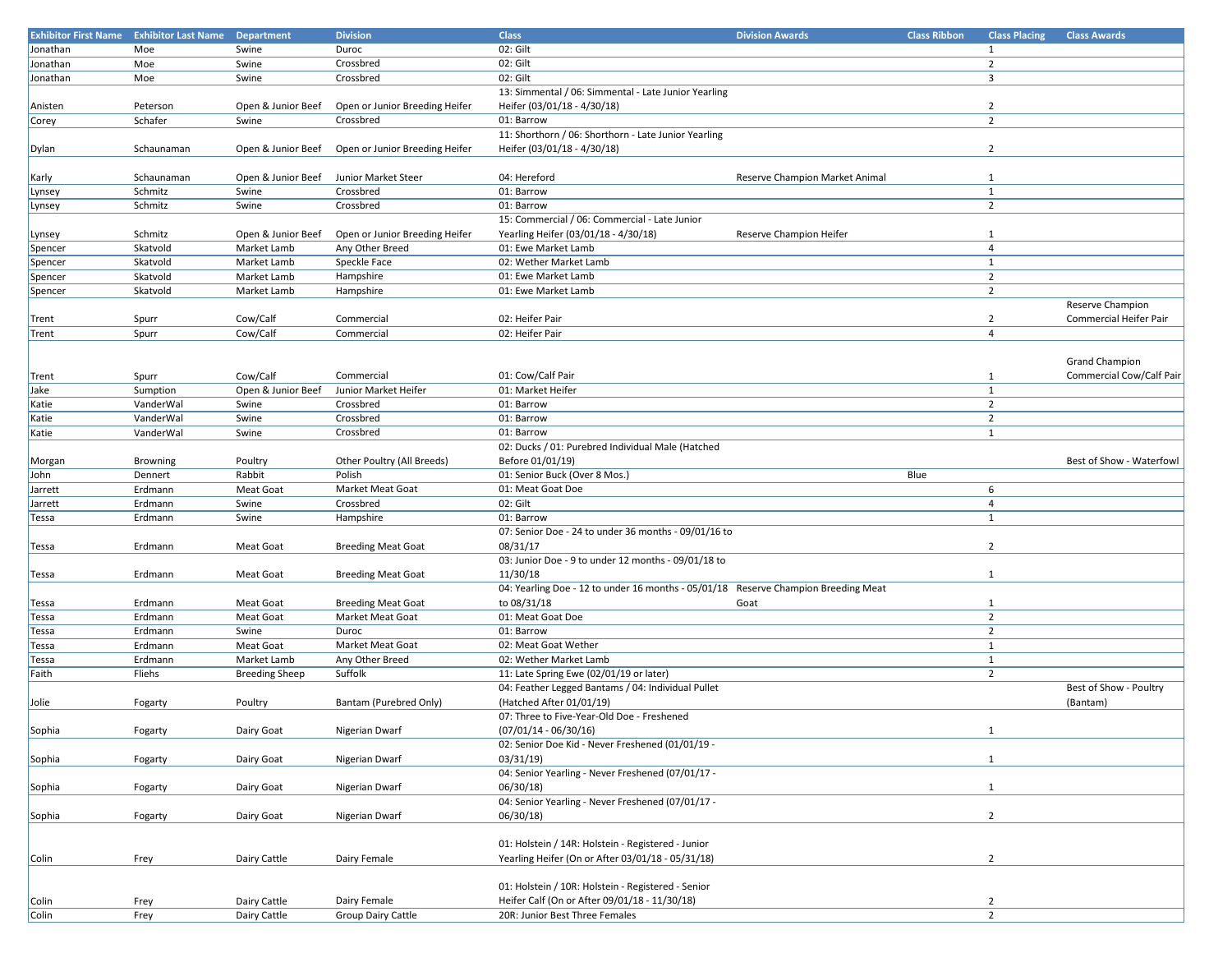|           | <b>Exhibitor First Name Exhibitor Last Name Department</b> |                         | <b>Division</b>                                   | <b>Class</b>                                         | <b>Division Awards</b>           | <b>Class Ribbon</b> | <b>Class Placing</b> | <b>Class Awards</b> |
|-----------|------------------------------------------------------------|-------------------------|---------------------------------------------------|------------------------------------------------------|----------------------------------|---------------------|----------------------|---------------------|
| Aliyah    | Friedt                                                     | Open & Junior Beef      | Junior Market Steer                               | 08: Maine Anjou                                      |                                  |                     | $\mathbf{1}$         |                     |
| Jasmine   | Gibson                                                     | Rabbit                  | Mini Rex                                          | 04: Senior Doe (Over 8 Mos.)                         |                                  | Blue                |                      |                     |
| Katrina   | Gibson                                                     | Rabbit                  | Mini Rex                                          | 04: Senior Doe (Over 8 Mos.)                         |                                  | Red                 |                      |                     |
| Alexis    | Gilroy                                                     | Rabbit                  | Mini Lops                                         | 06: Junior Doe (Under 6 Mos.)                        |                                  | Red                 |                      |                     |
|           |                                                            |                         |                                                   |                                                      |                                  |                     |                      |                     |
| Tristan   | Gosch                                                      | Open & Junior Beef      | Junior Market Steer                               | 12: Chianina                                         |                                  |                     | $\mathbf{1}$         |                     |
|           |                                                            |                         |                                                   | 04: Chianina / 06: Chianina - Late Junior Yearling   |                                  |                     |                      |                     |
| Cassidy   | Hardie                                                     | Open & Junior Beef      | Open or Junior Breeding Heifer                    | Heifer (03/01/18 - 4/30/18)                          | 5th Place Heifer                 |                     | $\mathbf{1}$         |                     |
|           |                                                            |                         |                                                   | 01: Angus / 06: Angus - Late Junior Yearling Heifer  |                                  |                     |                      |                     |
| Tigh      | Hardie                                                     | Open & Junior Beef      | Open or Junior Breeding Heifer                    | $(03/01/18 - 4/30/18)$                               |                                  |                     | $\mathbf{1}$         |                     |
| McKenzie  | Hassebroek                                                 | Rabbit                  | Mini Lops                                         | 04: Senior Doe (Over 8 Mos.)                         |                                  | Red                 |                      |                     |
| McKenzie  | Hassebroek                                                 | Rabbit                  | Mini Lops                                         | 04: Senior Doe (Over 8 Mos.)                         |                                  | Red                 |                      |                     |
| Trintitee | Hassebroek                                                 | Rabbit                  | Rex                                               | 04: Senior Doe (Over 8 Mos.)                         |                                  | Blue                |                      |                     |
| Trintitee | Hassebroek                                                 | Rabbit                  | Rex                                               | 04: Senior Doe (Over 8 Mos.)                         |                                  | Blue                |                      |                     |
| Trintitee | Hassebroek                                                 | Rabbit                  | Polish                                            | 04: Senior Doe (Over 8 Mos.)                         |                                  | Red                 |                      |                     |
| Trintitee | Hassebroek                                                 | Rabbit                  | Polish                                            | 04: Senior Doe (Over 8 Mos.)                         |                                  | Blue                |                      |                     |
|           | Hassebroek                                                 | Rabbit                  | Polish                                            |                                                      |                                  | Blue                |                      |                     |
| Trintitee |                                                            |                         |                                                   | 04: Senior Doe (Over 8 Mos.)                         |                                  |                     |                      |                     |
| Trintitee | Hassebroek                                                 | Rabbit                  | Polish                                            | 01: Senior Buck (Over 8 Mos.)                        |                                  | Blue                |                      |                     |
|           |                                                            |                         |                                                   | 07: Three to Five-Year-Old Doe - Freshened           |                                  |                     |                      |                     |
| Tyson     | Hassebroek                                                 | Dairy Goat              | Unrecorded Grade                                  | $(07/01/14 - 06/30/16)$                              |                                  |                     | 1                    |                     |
| Kaleb     | Holsing                                                    | <b>Companion Animal</b> | Hamsters                                          | 01: Hamster - Min. Age: 4 Weeks                      |                                  |                     | 1                    |                     |
| Kaleb     | Holsing                                                    | Rabbit                  | New Zealand                                       | 05: Intermediate Doe (6-8 Mos.)                      |                                  | Blue                |                      |                     |
| Shakinah  | Holsing                                                    | Rabbit                  | Any Other Purebred                                | 03: Junior Buck (Under 6 Mos.)                       |                                  | Blue                |                      |                     |
|           |                                                            |                         |                                                   |                                                      | Runner up Best of Show - Overall |                     |                      |                     |
| Shakinah  | Holsing                                                    | <b>Companion Animal</b> | Cats/Kittens                                      | Showmanship                                          | Animal                           |                     | $\mathbf{1}$         |                     |
| Shakinah  | Holsing                                                    | <b>Companion Animal</b> | Cats/Kittens                                      | Kitten                                               |                                  |                     | $\overline{2}$       |                     |
|           |                                                            |                         |                                                   |                                                      |                                  |                     |                      |                     |
|           |                                                            |                         |                                                   | 01: Holstein / 10R: Holstein - Registered - Senior   |                                  |                     |                      |                     |
| Anna      | Johnson                                                    | Dairy Cattle            | Dairy Female                                      | Heifer Calf (On or After 09/01/18 - 11/30/18)        |                                  |                     | 5                    |                     |
|           |                                                            |                         |                                                   |                                                      |                                  |                     |                      |                     |
|           |                                                            |                         |                                                   | 01: Holstein / 10R: Holstein - Registered - Senior   |                                  |                     |                      |                     |
|           |                                                            |                         |                                                   |                                                      |                                  |                     |                      |                     |
| Norman    | Johnson                                                    | Dairy Cattle            | Dairy Female                                      | Heifer Calf (On or After 09/01/18 - 11/30/18)        |                                  |                     | 7                    |                     |
| Delayne   | Jones                                                      | Swine                   | Duroc                                             | 02: Gilt                                             |                                  |                     | $\overline{2}$       |                     |
| Jayla     | Jones                                                      | Swine                   | Crossbred                                         | 02: Gilt                                             |                                  |                     | $\overline{4}$       |                     |
| Porter    | Jones                                                      | Swine                   | Crossbred                                         | 01: Barrow                                           |                                  |                     | $\overline{4}$       |                     |
|           |                                                            |                         |                                                   | 06: Two-Year-Old Doe - Freshened (07/01/16 -         |                                  |                     |                      |                     |
| Hunter    | Kern                                                       | Dairy Goat              | Nigerian Dwarf                                    | 06/30/17                                             |                                  |                     | $\mathbf{1}$         |                     |
|           |                                                            |                         |                                                   | 06: Two-Year-Old Doe - Freshened (07/01/16 -         |                                  |                     |                      |                     |
| Hunter    | Kern                                                       | Dairy Goat              | Alpine                                            | 06/30/17                                             |                                  |                     | 3                    |                     |
| Damian    | Larson                                                     | <b>Breeding Sheep</b>   | Suffolk                                           | 11: Late Spring Ewe (02/01/19 or later)              |                                  |                     | $\overline{7}$       |                     |
| Damian    | Larson                                                     | <b>Breeding Sheep</b>   | Suffolk                                           | 10: Early Spring Ewe (01/01/19 - 01/31/19)           |                                  |                     | 6                    |                     |
| Ricky     | Larson                                                     | <b>Breeding Sheep</b>   | Suffolk                                           | 10: Early Spring Ewe (01/01/19 - 01/31/19)           |                                  |                     | $\overline{7}$       |                     |
| Ricky     | Larson                                                     | <b>Breeding Sheep</b>   | Suffolk                                           | 01: Yearling Ram (09/01/17 - 08/31/18)               |                                  |                     | $\overline{2}$       |                     |
| Ricky     | Larson                                                     | <b>Breeding Sheep</b>   | Suffolk                                           | 07: Yearling Ewe (09/01/17 - 08/31/18)               |                                  |                     | 9                    |                     |
|           |                                                            |                         |                                                   | 16: Miniature Breeds / 06: Miniature Breeds - Late   |                                  |                     |                      |                     |
|           |                                                            |                         |                                                   |                                                      |                                  |                     | $\overline{2}$       |                     |
| Brianna   | Luce                                                       | Open & Junior Beef      | Open or Junior Breeding Heifer                    | Junior Yearling Heifer (03/01/18 - 4/30/18)          |                                  |                     |                      |                     |
|           |                                                            |                         |                                                   | 16: Miniature Breeds / 01: Miniature Breeds - Junior |                                  |                     |                      |                     |
| Brianna   | Luce                                                       |                         | Open & Junior Beef Open or Junior Breeding Heifer | Heifer Calf (After 01/01/19)                         |                                  |                     | $\mathbf{1}$         |                     |
|           |                                                            |                         |                                                   | 04: Senior Yearling - Never Freshened (07/01/17 -    |                                  |                     |                      |                     |
| Brianna   | Luce                                                       | Dairy Goat              | Nigerian Dwarf                                    | 06/30/18)                                            |                                  |                     | 3                    |                     |
|           |                                                            |                         |                                                   | 04: Senior Yearling - Never Freshened (07/01/17 -    |                                  |                     |                      |                     |
| Brianna   | Luce                                                       | Dairy Goat              | Nigerian Dwarf                                    | 06/30/18)                                            |                                  |                     | $\mathbf{1}$         |                     |
| Brianna   | Luce                                                       | Open & Junior Beef      | Junior Market Steer                               | 04: Hereford                                         |                                  |                     | $\mathbf{1}$         |                     |
| Hailey    | Miller                                                     | Rabbit                  | Mini Lops                                         | 03: Junior Buck (Under 6 Mos.)                       |                                  | Blue                |                      |                     |
|           |                                                            |                         |                                                   | 11: Shorthorn / 06: Shorthorn - Late Junior Yearling |                                  |                     |                      |                     |
| Hanna     | Miller                                                     | Open & Junior Beef      | Open or Junior Breeding Heifer                    | Heifer (03/01/18 - 4/30/18)                          |                                  |                     | 3                    |                     |
| Hanna     | Miller                                                     | <b>Breeding Sheep</b>   | Suffolk                                           | 07: Yearling Ewe (09/01/17 - 08/31/18)               | Reserve Champion Ewe             |                     | $\overline{2}$       |                     |
|           |                                                            |                         |                                                   | 02: Junior Doe - 6 to under 9 months - 12/01/18 to   |                                  |                     |                      |                     |
| Hanna     | Miller                                                     | Meat Goat               | <b>Breeding Meat Goat</b>                         | 02/28/19                                             |                                  |                     | 5                    |                     |
| Hanna     | Miller                                                     | <b>Breeding Sheep</b>   | Suffolk                                           | 08: Pair of Yearling Ewes (09/01/17 - 08/31/18)      |                                  |                     | $\mathbf{1}$         |                     |
|           |                                                            |                         |                                                   |                                                      |                                  |                     |                      | Overall Supreme     |
| Mallory   | Miller                                                     | <b>Breeding Sheep</b>   | Suffolk                                           | 07: Yearling Ewe (09/01/17 - 08/31/18)               | Champion Ewe                     |                     | $\mathbf{1}$         | Champion Ewe        |
|           |                                                            |                         | Suffolk                                           | 07: Yearling Ewe (09/01/17 - 08/31/18)               |                                  |                     | 3                    |                     |
| Mallory   | Miller                                                     | <b>Breeding Sheep</b>   |                                                   |                                                      |                                  |                     |                      |                     |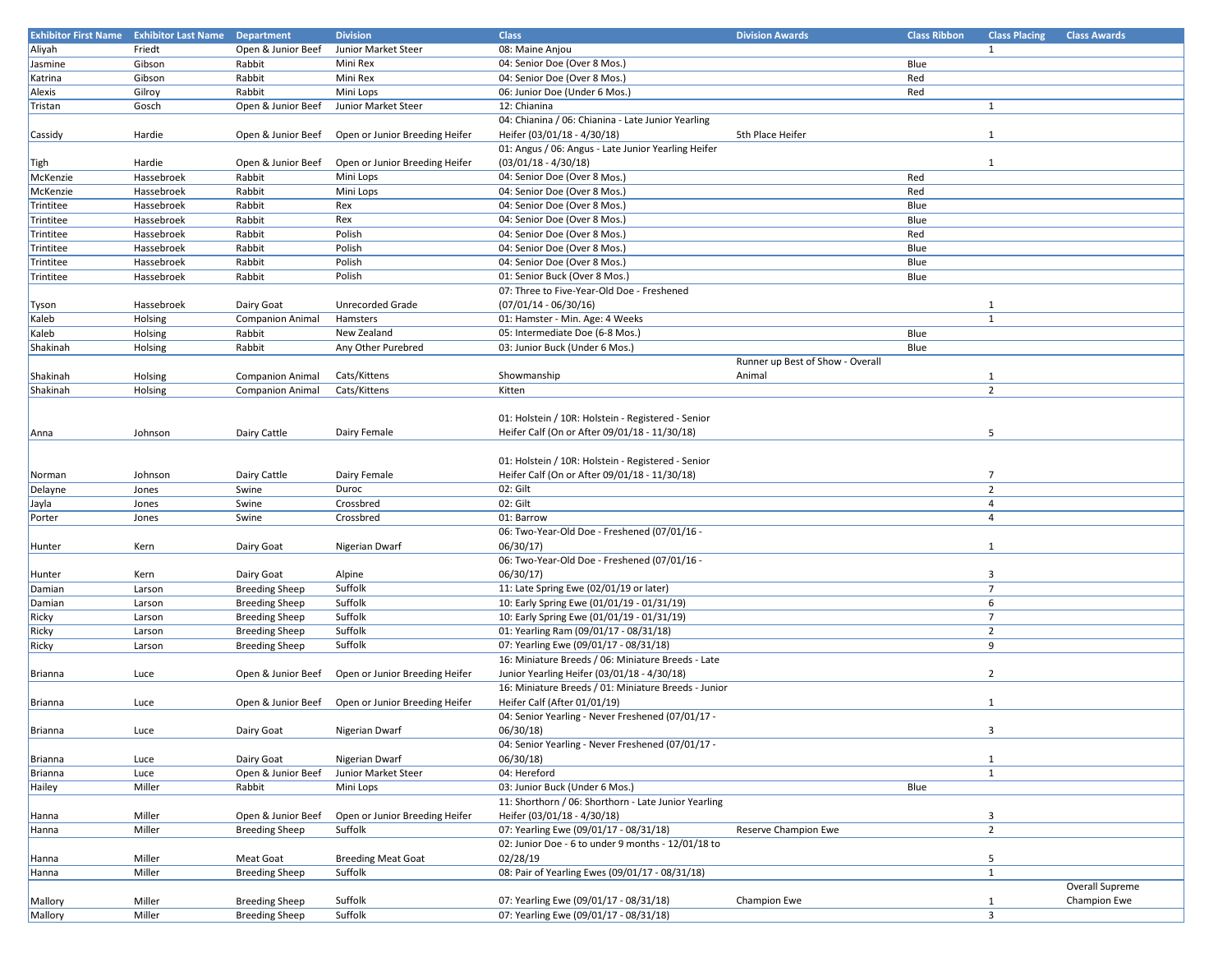|           | <b>Exhibitor First Name Exhibitor Last Name Department</b> |                       | <b>Division</b>                | <b>Class</b>                                           | <b>Division Awards</b>   | <b>Class Ribbon</b> | <b>Class Placing</b>    | <b>Class Awards</b>    |
|-----------|------------------------------------------------------------|-----------------------|--------------------------------|--------------------------------------------------------|--------------------------|---------------------|-------------------------|------------------------|
|           |                                                            |                       |                                | 12: Shorthorn Plus / 07: Shorthorn Plus - Early Junior |                          |                     |                         |                        |
| Mallory   | Miller                                                     | Open & Junior Beef    | Open or Junior Breeding Heifer | Yearling Heifer (01/01/18 - 02/28/18)                  |                          |                     | $\mathbf{1}$            |                        |
|           |                                                            |                       |                                |                                                        |                          |                     |                         |                        |
| Noah      | Miller                                                     | Rabbit                | Mini Lops                      | 06: Junior Doe (Under 6 Mos.)                          |                          | Blue                |                         |                        |
| Tucker    | Miller                                                     | <b>Breeding Sheep</b> | Suffolk                        | 07: Yearling Ewe (09/01/17 - 08/31/18)                 |                          |                     | 8                       |                        |
|           |                                                            |                       |                                | 15: Commercial / 06: Commercial - Late Junior          |                          |                     |                         |                        |
| Tucker    | Miller                                                     | Open & Junior Beef    | Open or Junior Breeding Heifer | Yearling Heifer (03/01/18 - 4/30/18)                   |                          |                     | $\overline{2}$          |                        |
| Tucker    | Miller                                                     | Meat Goat             | Market Meat Goat               | 02: Meat Goat Wether                                   |                          |                     | $\mathbf{1}$            |                        |
| Tucker    | Miller                                                     | Meat Goat             | Market Meat Goat               | 02: Meat Goat Wether                                   |                          |                     | $\overline{2}$          |                        |
| Lexi      | Osterman                                                   | Cow/Calf              | Registered                     | 02: Heifer Pair                                        |                          |                     | 3                       |                        |
| Blake     | Pauli                                                      | Swine                 | Hampshire                      | 01: Barrow                                             |                          |                     | 3                       |                        |
|           |                                                            |                       |                                |                                                        |                          |                     |                         |                        |
| Hailey    | Pauli                                                      | Swine                 | Hampshire                      | 01: Barrow                                             |                          |                     | $\overline{2}$          |                        |
| Logan     | Pearson                                                    | Swine                 | Crossbred                      | 01: Barrow                                             |                          |                     | 6                       |                        |
|           |                                                            |                       |                                |                                                        |                          |                     |                         |                        |
|           |                                                            |                       |                                | 01: Holstein / 10R: Holstein - Registered - Senior     |                          |                     |                         |                        |
| Ada       | Sharp                                                      | Dairy Cattle          | Dairy Female                   | Heifer Calf (On or After 09/01/18 - 11/30/18)          |                          |                     | 9                       |                        |
|           |                                                            |                       |                                |                                                        |                          |                     |                         |                        |
|           |                                                            |                       |                                | 01: Holstein / 16R: Holstein - Registered - Winter     |                          |                     |                         |                        |
|           |                                                            |                       |                                |                                                        |                          |                     |                         |                        |
| Ada       | Sharp                                                      | Dairy Cattle          | Dairy Female                   | Yearling Heifer (On or After 12/01/17 - 02/28/18)      |                          |                     | 3                       |                        |
|           |                                                            |                       |                                | 01: Holstein / 06R: Holstein - Registered - Junior     |                          |                     |                         |                        |
| Isaiah    | Sharp                                                      | Dairy Cattle          | Dairy Female                   | Heifer Calf (After 03/01/19)                           |                          |                     | $\overline{2}$          |                        |
|           |                                                            |                       |                                |                                                        |                          |                     |                         |                        |
|           |                                                            |                       |                                | 01: Holstein / 14R: Holstein - Registered - Junior     |                          |                     |                         |                        |
| Isaiah    | Sharp                                                      | Dairy Cattle          | Dairy Female                   | Yearling Heifer (On or After 03/01/18 - 05/31/18)      |                          |                     | 3                       |                        |
|           |                                                            |                       |                                |                                                        |                          |                     |                         |                        |
|           |                                                            |                       |                                |                                                        |                          |                     |                         |                        |
|           |                                                            |                       |                                | 01: Holstein / 10R: Holstein - Registered - Senior     |                          |                     |                         |                        |
| Jessemy   | Sharp                                                      | Dairy Cattle          | Dairy Female                   | Heifer Calf (On or After 09/01/18 - 11/30/18)          |                          |                     | 8                       |                        |
|           |                                                            |                       |                                |                                                        |                          |                     |                         |                        |
|           |                                                            |                       |                                | 01: Holstein / 16R: Holstein - Registered - Winter     |                          |                     |                         |                        |
| Jessemy   | Sharp                                                      | Dairy Cattle          | Dairy Female                   | Yearling Heifer (On or After 12/01/17 - 02/28/18)      |                          |                     | $\overline{2}$          |                        |
|           |                                                            |                       |                                |                                                        |                          |                     |                         |                        |
|           |                                                            |                       |                                | 01: Holstein / 10R: Holstein - Registered - Senior     |                          |                     |                         |                        |
| Travis    | Sharp                                                      | Dairy Cattle          | Dairy Female                   | Heifer Calf (On or After 09/01/18 - 11/30/18)          |                          |                     | 6                       |                        |
|           |                                                            |                       |                                |                                                        |                          |                     |                         |                        |
|           |                                                            |                       |                                | 01: Holstein / 32R: Holstein - Registered - Dry Three  |                          |                     |                         |                        |
|           |                                                            |                       |                                | and Four-Year-Old Cow (On or After 09/01/14 -          |                          |                     |                         |                        |
| Travis    | Sharp                                                      | Dairy Cattle          | Dairy Female                   | 08/31/16                                               |                          |                     | $\overline{2}$          |                        |
| Trey      | Skoglund                                                   | Open & Junior Beef    | Junior Market Heifer           | 01: Market Heifer                                      | 3rd Place Market Animal  |                     | $\mathbf{1}$            |                        |
|           |                                                            |                       |                                | 08: Five or Older Aged Doe - Freshened (Born Before    |                          |                     |                         |                        |
| Letitia   | Smith                                                      | Dairy Goat            | Nigerian Dwarf                 | 07/01/14)                                              |                          |                     | $\mathbf{1}$            |                        |
|           |                                                            |                       |                                | 16: Miniature Breeds / 06: Miniature Breeds - Late     |                          |                     |                         |                        |
|           | Smith                                                      |                       | Open or Junior Breeding Heifer | Junior Yearling Heifer (03/01/18 - 4/30/18)            |                          |                     |                         |                        |
| Letitia   |                                                            | Open & Junior Beef    |                                |                                                        |                          |                     | $\mathbf{1}$            |                        |
|           |                                                            |                       |                                | 02: Senior Doe Kid - Never Freshened (01/01/19 -       |                          |                     |                         |                        |
| Letitia   | Smith                                                      | Dairy Goat            | Alpine                         | 03/31/19                                               |                          |                     | $\mathbf{1}$            |                        |
| Stetson   | Stearns                                                    | Open & Junior Beef    | Junior Market Steer            | 12: Chianina                                           |                          |                     | $\overline{2}$          |                        |
| Stetson   | Stearns                                                    | Swine                 | Crossbred                      | 01: Barrow                                             |                          |                     | 5                       |                        |
| Stetson   | Stearns                                                    | Swine                 | Crossbred                      | 02: Gilt                                               |                          |                     | $\overline{\mathbf{3}}$ |                        |
| Stetson   | Stearns                                                    | Market Lamb           | Crossbred                      | 02: Wether Market Lamb                                 |                          |                     | $\overline{2}$          |                        |
| Sutton    | Stearns                                                    | Market Lamb           | Crossbred                      | 02: Wether Market Lamb                                 |                          |                     | $\mathbf{1}$            |                        |
| Sutton    | Stearns                                                    | Market Lamb           | Crossbred                      | 01: Ewe Market Lamb                                    |                          |                     | $\overline{2}$          |                        |
|           |                                                            |                       |                                |                                                        |                          |                     |                         |                        |
| Sutton    | Stearns                                                    | Swine                 | Duroc                          | 01: Barrow                                             |                          |                     | 4                       |                        |
| Sutton    | Stearns                                                    | Swine                 | Duroc                          | 02: Gilt                                               |                          |                     | $\overline{4}$          |                        |
| Morgan    | Sumption                                                   | Rabbit                | Himalayan                      | 04: Senior Doe (Over 8 Mos.)                           |                          | Blue                |                         |                        |
| Morgan    | Sumption                                                   | Rabbit                | Himalayan                      | 01: Senior Buck (Over 8 Mos.)                          |                          | Blue                |                         |                        |
|           |                                                            |                       |                                |                                                        |                          |                     |                         |                        |
| Morgan    | Sumption                                                   | Rabbit                | Mini Rex                       | 06: Junior Doe (Under 6 Mos.)                          | Runner Up - Best of Show | Blue                |                         | Runner-Up Best of Show |
| Morgan    | Sumption                                                   | Rabbit                | Mini Rex                       | 03: Junior Buck (Under 6 Mos.)                         |                          | Blue                |                         |                        |
|           |                                                            |                       |                                | 05: Yearling Doe - 16 to under 20 months - 01/01/18    |                          |                     |                         |                        |
| Cassandra | Townsend                                                   | Meat Goat             | <b>Breeding Meat Goat</b>      | to 04/30/18                                            |                          |                     | $\overline{2}$          |                        |
|           |                                                            |                       |                                |                                                        |                          |                     | $\overline{2}$          |                        |
| Cassandra | Townsend                                                   | Meat Goat             | Market Meat Goat               | 02: Meat Goat Wether                                   |                          |                     |                         |                        |
| Travis    | Townsend                                                   | Meat Goat             | Market Meat Goat               | 02: Meat Goat Wether                                   |                          |                     | $\overline{2}$          |                        |
| Kella     | Tracy                                                      | Meat Goat             | Market Meat Goat               | 02: Meat Goat Wether                                   |                          |                     | $\overline{2}$          |                        |
| Kella     | Tracy                                                      | Meat Goat             | Market Meat Goat               | 01: Meat Goat Doe                                      |                          |                     | $\mathbf{1}$            |                        |
| Abigail   | Weis                                                       | Rabbit                | Rex                            | 06: Junior Doe (Under 6 Mos.)                          |                          | Blue                |                         |                        |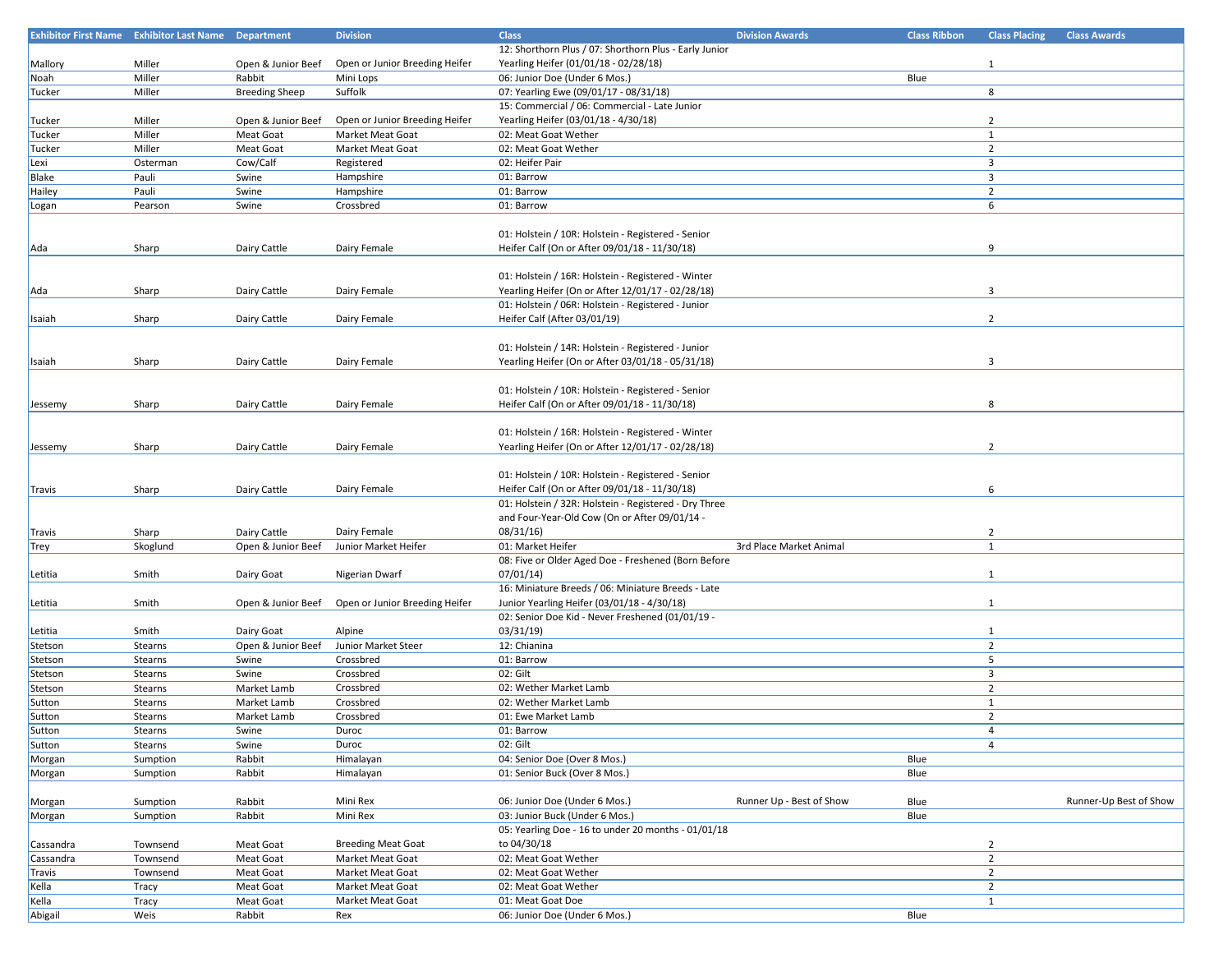| <b>Exhibitor First Name</b> | <b>Exhibitor Last Name</b> | <b>Department</b> | <b>Division</b>            | <b>Class</b>                                                                         | <b>Division Awards</b>              | <b>Class Ribbon</b> | <b>Class Placing</b>    | <b>Class Awards</b> |
|-----------------------------|----------------------------|-------------------|----------------------------|--------------------------------------------------------------------------------------|-------------------------------------|---------------------|-------------------------|---------------------|
| Abigail                     | Weis                       | Rabbit            | Rex                        | 06: Junior Doe (Under 6 Mos.)                                                        |                                     | Blue                |                         |                     |
|                             |                            |                   |                            | 01: Junior Doe Kid - Never Freshened (04/01/19 -                                     |                                     |                     |                         |                     |
| Abigail                     | Weis                       | Dairy Goat        | <b>Recorded Grade</b>      | 06/30/19                                                                             |                                     |                     | $\mathbf{1}$            |                     |
|                             |                            |                   |                            | 01: Junior Doe Kid - Never Freshened (04/01/19 -                                     |                                     |                     |                         |                     |
| Abigail                     | Weis                       | Dairy Goat        | <b>Recorded Grade</b>      | 06/30/19                                                                             |                                     |                     | $\overline{2}$          |                     |
|                             |                            |                   |                            |                                                                                      |                                     |                     |                         | Best of Show - Game |
| Abigail                     | Weis                       | Poultry           | Other Poultry (All Breeds) | 06: Game Birds / 01: Male                                                            |                                     |                     |                         | Birds               |
|                             |                            |                   |                            | 06: Two-Year-Old Doe - Freshened (07/01/16 -                                         |                                     |                     |                         |                     |
| Abigail                     | Weis                       | Dairy Goat        | Alpine                     | 06/30/17                                                                             |                                     |                     | 4                       |                     |
|                             |                            |                   |                            | 06: Two-Year-Old Doe - Freshened (07/01/16 -                                         |                                     |                     |                         |                     |
| Abigail                     | Weis                       | Dairy Goat        | Alpine                     | 06/30/17                                                                             |                                     |                     | $\mathbf{1}$            |                     |
|                             | Weis                       | Rabbit            | Rex                        | 04: Senior Doe (Over 8 Mos.)                                                         |                                     | Blue                |                         |                     |
| Abigail                     |                            |                   |                            | 04: Senior Doe (Over 8 Mos.)                                                         |                                     |                     |                         |                     |
| Abigail                     | Weis                       | Rabbit            | Rex                        |                                                                                      |                                     | Red                 |                         |                     |
|                             |                            |                   |                            | 06: Two-Year-Old Doe - Freshened (07/01/16 -                                         |                                     |                     |                         |                     |
| Basya                       | Weis                       | Dairy Goat        | Alpine                     | 06/30/17)                                                                            |                                     |                     | $\overline{2}$          |                     |
| Basya                       | Weis                       | Rabbit            | New Zealand                | 02: Intermediate Buck (6-8 Mos.)                                                     |                                     | Red                 |                         |                     |
| Basya                       | Weis                       | Rabbit            | Any Other Purebred         | 04: Senior Doe (Over 8 Mos.)                                                         |                                     | Blue                |                         |                     |
| Basya                       | Weis                       | Rabbit            | New Zealand                | 05: Intermediate Doe (6-8 Mos.)                                                      |                                     | Blue                |                         |                     |
| Basya                       | Weis                       | Rabbit            | New Zealand                | 04: Senior Doe (Over 8 Mos.)                                                         |                                     | Red                 |                         |                     |
| Basya                       | Weis                       | Rabbit            | New Zealand                | 04: Senior Doe (Over 8 Mos.)                                                         |                                     | Red                 |                         |                     |
| Journey                     | Zieroth                    | Meat Goat         | Market Meat Goat           | 01: Meat Goat Doe                                                                    |                                     |                     | $\overline{\mathbf{3}}$ |                     |
| Journey                     | Zieroth                    | <b>Meat Goat</b>  | Market Meat Goat           | 02: Meat Goat Wether                                                                 |                                     |                     | $\overline{7}$          |                     |
| Jordan                      | Zoellner                   | Meat Goat         | Market Meat Goat           | 01: Meat Goat Doe                                                                    |                                     |                     | $\overline{\mathbf{3}}$ |                     |
| Riley                       | Zoellner                   | Meat Goat         | Market Meat Goat           | 01: Meat Goat Doe                                                                    |                                     |                     | $\overline{4}$          |                     |
| Walker                      | Zoellner                   | Meat Goat         | Market Meat Goat           | 01: Meat Goat Doe                                                                    |                                     |                     | $\overline{3}$          |                     |
| Walker                      | Zoellner                   | Meat Goat         | Market Meat Goat           | 02: Meat Goat Wether                                                                 |                                     |                     | $\mathbf{1}$            |                     |
|                             |                            |                   |                            | 06: Milking Shorthorn / 22R: Milking Shorthorn -                                     |                                     |                     |                         |                     |
|                             |                            |                   |                            | Registered - Junior Two-Year-Old Cow (On or After                                    |                                     |                     |                         |                     |
| Walker                      | Zoellner                   | Dairy Cattle      | Dairy Female               | $03/01/17 - 08/31/17$                                                                |                                     |                     | $\mathbf{1}$            |                     |
|                             |                            |                   |                            | 06: Milking Shorthorn / 30R: Milking Shorthorn -                                     |                                     |                     |                         |                     |
|                             |                            |                   |                            | Registered - Aged Cow; 5 Years Old and Over (Before                                  |                                     |                     |                         |                     |
| Walker                      | Zoellner                   | Dairy Cattle      | Dairy Female               | 09/01/14)                                                                            |                                     |                     |                         |                     |
|                             |                            |                   |                            |                                                                                      |                                     |                     | 1<br>1                  |                     |
| Walker                      | Zoellner                   | Dairy Cattle      | Group Dairy Cattle         | 41: Daughter-Dam                                                                     |                                     |                     |                         |                     |
|                             |                            |                   |                            | 01: Holstein / 06R: Holstein - Registered - Junior                                   |                                     |                     |                         |                     |
| Walker                      | Zoellner                   | Dairy Cattle      | Dairy Female               | Heifer Calf (After 03/01/19)                                                         |                                     |                     | $\mathbf{1}$            |                     |
|                             |                            |                   |                            | 01: Holstein / 08R: Holstein - Registered -                                          |                                     |                     |                         |                     |
|                             |                            |                   |                            | Intermediate Heifer Calf (On or After 12/01/18 -                                     |                                     |                     |                         |                     |
| Walker                      | Zoellner                   | Dairy Cattle      | Dairy Female               | 02/29/19                                                                             |                                     |                     | $\mathbf{1}$            |                     |
|                             |                            |                   |                            |                                                                                      |                                     |                     |                         |                     |
|                             |                            |                   |                            | 01: Holstein / 10R: Holstein - Registered - Senior                                   |                                     |                     |                         |                     |
| Walker                      | Zoellner                   | Dairy Cattle      | Dairy Female               | Heifer Calf (On or After 09/01/18 - 11/30/18)                                        |                                     |                     | 3                       |                     |
|                             |                            |                   |                            |                                                                                      |                                     |                     |                         |                     |
|                             |                            |                   |                            | 01: Holstein / 10R: Holstein - Registered - Senior                                   |                                     |                     |                         |                     |
| Walker                      | Zoellner                   | Dairy Cattle      | Dairy Female               | Heifer Calf (On or After 09/01/18 - 11/30/18)                                        |                                     |                     | 1                       |                     |
|                             |                            |                   |                            |                                                                                      |                                     |                     |                         |                     |
|                             |                            |                   |                            | 01: Holstein / 16R: Holstein - Registered - Winter                                   |                                     |                     |                         |                     |
| Walker                      | Zoellner                   | Dairy Cattle      | Dairy Female               | Yearling Heifer (On or After 12/01/17 - 02/28/18)                                    | Junior Champion Holstein Female     |                     | $\mathbf{1}$            |                     |
|                             |                            |                   |                            |                                                                                      |                                     |                     |                         |                     |
|                             |                            |                   |                            | 01: Holstein / 18R: Holstein - Registered - Senior                                   |                                     |                     |                         |                     |
| Walker                      | Zoellner                   | Dairy Cattle      | Dairy Female               | Yearling Heifer (On or After 09/01/17 - 11/30/17)                                    |                                     |                     | $\mathbf{1}$            |                     |
|                             |                            |                   |                            |                                                                                      |                                     |                     |                         |                     |
|                             |                            |                   |                            | 01: Holstein / 22R: Holstein - Registered - Junior Two-                              |                                     |                     |                         |                     |
| Walker                      | Zoellner                   | Dairy Cattle      | Dairy Female               | Year-Old Cow (On or After 03/01/17 - 08/31/17)                                       |                                     |                     | $\mathbf{1}$            |                     |
|                             |                            |                   |                            |                                                                                      |                                     |                     |                         |                     |
|                             |                            |                   |                            | 01: Holstein / 24R: Holstein - Registered - Senior Two-                              |                                     |                     |                         |                     |
|                             |                            |                   |                            |                                                                                      |                                     |                     |                         |                     |
| Walker                      | Zoellner                   | Dairy Cattle      | Dairy Female               | Year-Old Cow (On or After 09/01/16 - 02/28/17)                                       |                                     |                     | 1                       |                     |
|                             |                            |                   |                            |                                                                                      |                                     |                     |                         |                     |
|                             |                            |                   |                            | 01: Holstein / 30R: Holstein - Registered - Aged Cow; Supreme Champion Dairy Female, |                                     |                     |                         |                     |
| Walker                      | Zoellner                   | Dairy Cattle      | Dairy Female               | 5 Years Old and Over (Before 09/01/14)                                               | Grand Champion Holstein Female      |                     | $\mathbf{1}$            |                     |
|                             |                            |                   |                            |                                                                                      |                                     |                     |                         |                     |
|                             |                            |                   |                            | 04: Jersey / 06R: Jersey - Registered - Junior Heifer                                | Junior Champion Color Breed Female, |                     |                         |                     |
| Walker                      | Zoellner                   | Dairy Cattle      | Dairy Female               | Calf (After 03/01/19)                                                                | Junior Champion Dairy Female        |                     | $\mathbf{1}$            |                     |